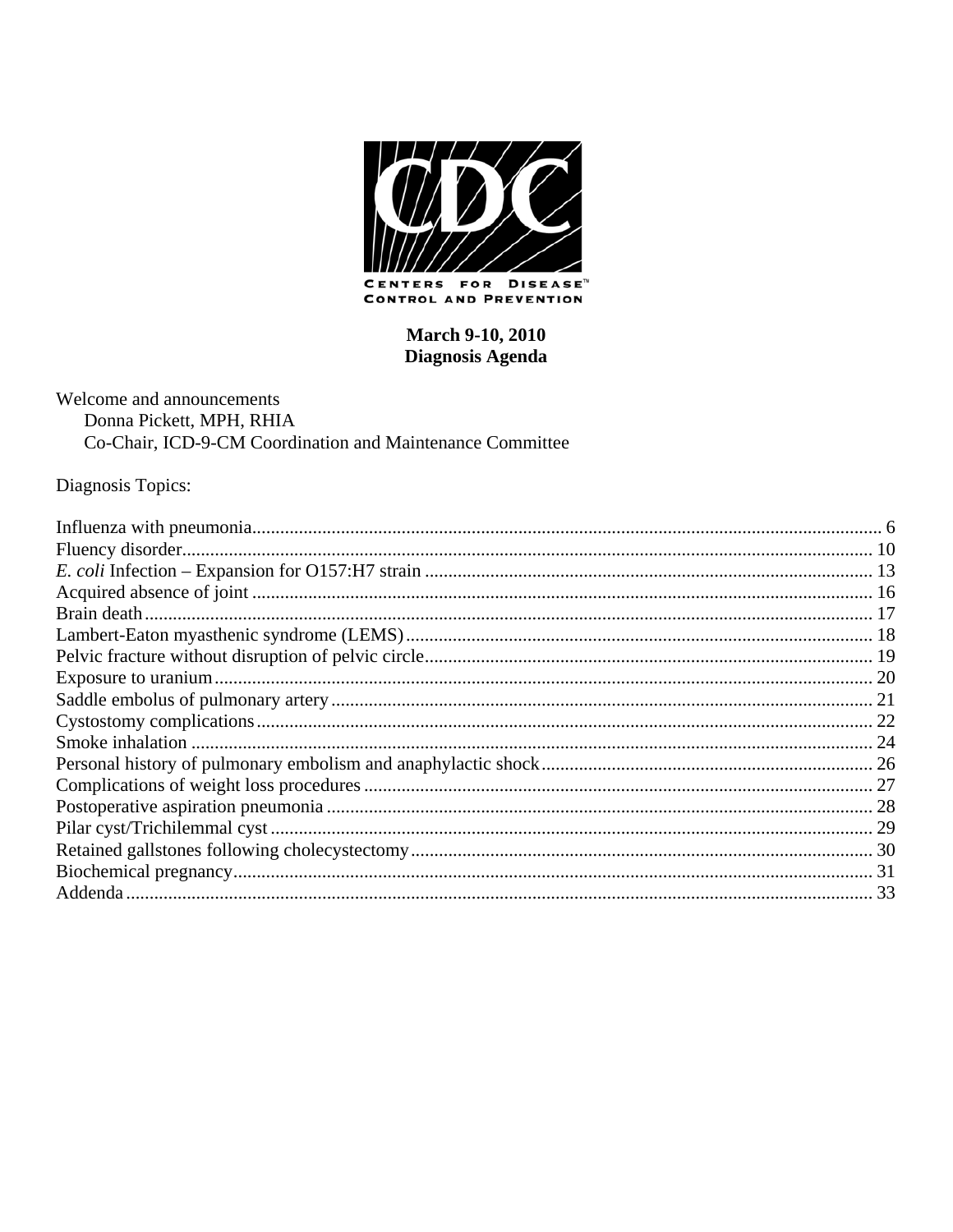# **ICD-9-CM TIMELINE**

A timeline of important dates in the ICD-9-CM process is described below:

| March $9-10$<br>2010 | ICD-9-CM Coordination and Maintenance Committee<br>meeting.                                                                                                                                                                                                                                                                                                                                                            |
|----------------------|------------------------------------------------------------------------------------------------------------------------------------------------------------------------------------------------------------------------------------------------------------------------------------------------------------------------------------------------------------------------------------------------------------------------|
| April 1, 2010        | There will <b>not</b> be any new ICD-9-CM codes implemented<br>on April 1, 2010 to capture new technology.                                                                                                                                                                                                                                                                                                             |
| <b>April 2, 2010</b> | Deadline for receipt of public comments on proposed code revisions<br>discussed at the March 9-10, 2010 ICD-9-CM Coordination and Maintenance<br>Committee meetings for implementation on October 1, 2010.                                                                                                                                                                                                             |
| April 2010           | Notice of Proposed Rulemaking to be published in the Federal Register as<br>mandated by Public Law 99-509. This notice will include the final ICD-9-CM<br>diagnosis and procedure codes for the upcoming fiscal year. It will also include<br>proposed revisions to the DRG system on which the public may comment. The<br>proposed rule can be accessed at:<br>http://www.cms.hhs.gov/AcuteInpatientPPS/IPPS/list.asp |
| April 2010           | Summary report of the Procedure part of the March 9, 2010 ICD-9-CM<br>Coordination and Maintenance Committee meeting will be posted on CMS<br>homepage as follows:<br>http://www.cms.hhs.gov/ICD9ProviderDiagnosticCodes                                                                                                                                                                                               |
|                      | Summary report of the Diagnosis part of the March 10, 2010 ICD-9-CM<br>Coordination and Maintenance Committee meeting report will be posted on<br>NCHS homepage as follows:<br>http://www.cdc.gov/nchs/icd9.htm                                                                                                                                                                                                        |
| June 2010            | Final addendum posted on web pages as follows:<br>Diagnosis addendum at - http://www.cdc.gov/nchs/icd9.htm<br>Procedure addendum at -<br>http://www.cms.hhs.gov/ICD9ProviderDiagnosticCodes                                                                                                                                                                                                                            |
| June 11, 2010        | Deadline for receipt of public comments on proposed <b>diagnosis</b> code revisions<br>discussed at the March 9-10, 2010 ICD-9-CM Coordination and Maintenance<br>Committee meetings for implementation on <b>October 1, 2011</b> .                                                                                                                                                                                    |
| <b>July 16, 2010</b> | Those members of the public requesting that topics be discussed at the<br>September 15 – 16, 2010 ICD-9-CM Coordination and Maintenance<br>Committee meeting must have their requests to CMS for procedures and<br><b>NCHS</b> for diagnoses.                                                                                                                                                                          |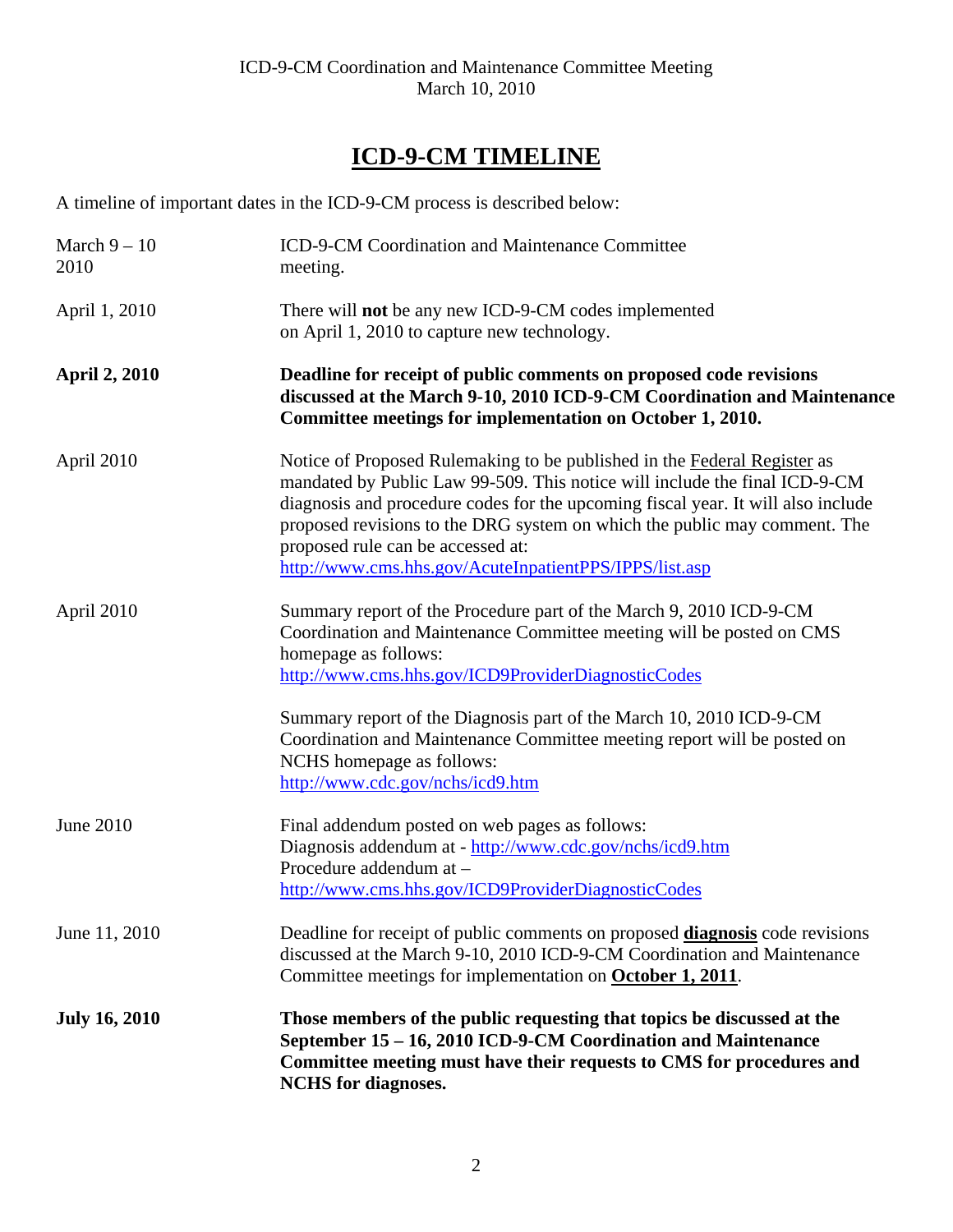|                               | ICD-9-CM Coordination and Maintenance Committee Meeting<br>March 10, 2010                                                                                                                                                                                                                                                 |
|-------------------------------|---------------------------------------------------------------------------------------------------------------------------------------------------------------------------------------------------------------------------------------------------------------------------------------------------------------------------|
| August 1, 2010                | Hospital Inpatient Prospective Payment System final rule to be published in the<br>Federal Register as mandated by Public Law 99-509. This rule will also include<br>all the final codes to be implemented on October 1, 2010.<br>This rule can be accessed at:<br>http://www.cms.hhs.gov/AcuteInpatientPPS/IPPS/list.asp |
| August 2010                   | Tentative agenda for the Procedure part of the September $15 - 16$ , 2010 ICD-9-<br>CM Coordination and Maintenance Committee meeting will be posted on CMS<br>homepage at -<br>http://www.cms.hhs.gov/ICD9ProviderDiagnosticCodes                                                                                        |
|                               | Tentative agenda for the Diagnosis part of the September $15 - 16$ , 2010 ICD-9-<br>CM Coordination and Maintenance Committee meeting will be posted on NCHS<br>homepage at - http://www.cdc.gov/nchs/icd9.htm                                                                                                            |
|                               | Federal Register notice for the September $15-16$ , 2010 ICD-9-CM Coordination<br>and Maintenance Committee meeting will be published. This will include the<br>tentative agenda.                                                                                                                                         |
| <b>August 13, 2010</b>        | On-line registration opens for the September 15-16, 2010 ICD-9-CM<br><b>Coordination and Maintenance Committee meeting at:</b><br>http://www.cms.hhs.gov/events                                                                                                                                                           |
| September 10, 2010            | Because of increased security requirements, those wishing to attend the<br>September 15 - 16, 2010 ICD-9-CM Coordination and Maintenance Committee<br>meeting must register for the meeting online at:<br>http://www.cms.hhs.gov/apps/events                                                                              |
|                               | Attendees must register online by September 10, 2010; failure to do so may<br>result in lack of access to the meeting.                                                                                                                                                                                                    |
| September $15 - 16$ ,<br>2010 | ICD-9-CM Coordination and Maintenance Committee<br>meeting.                                                                                                                                                                                                                                                               |
|                               | Those who wish to attend the ICD-9-CM Coordination and Maintenance<br>Committee meeting must have registered for the meeting online by September<br>10, 2010. You must bring an official form of picture identification (such as a<br>drivers license) in order to be admitted to the building.                           |
| October 2010                  | Summary report of the Procedure part of the September $15 - 16$ , 2010 ICD-9-CM<br>Coordination and Maintenance Committee meeting will be posted on CMS<br>homepage as follows:                                                                                                                                           |
|                               | http://www.cms.hhs.gov/ICD9ProviderDiagnosticCodes                                                                                                                                                                                                                                                                        |
|                               | Summary report of the Diagnosis part of the September 15–16, 2010 ICD-9-CM<br>Coordination and Maintenance Committee meeting report will be posted on<br>NCHS homepage as follows:<br>http://www.cdc.gov/nchs/icd9.htm                                                                                                    |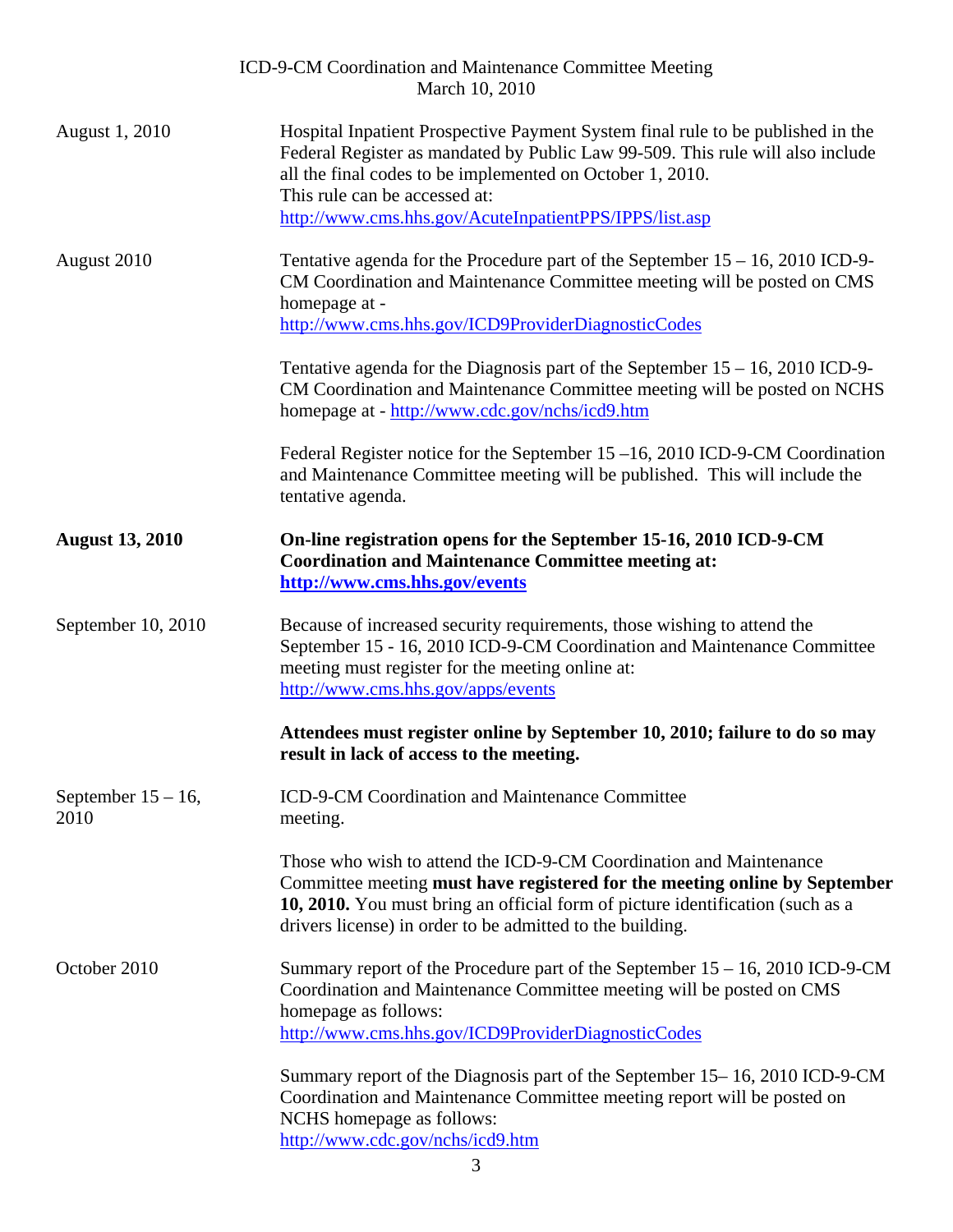|                          | ICD-9-CM Coordination and Maintenance Committee Meeting<br>March 10, 2010                                                                                                                                                                                                                                                                |
|--------------------------|------------------------------------------------------------------------------------------------------------------------------------------------------------------------------------------------------------------------------------------------------------------------------------------------------------------------------------------|
| October 1, 2010          | New and revised ICD-9-CM codes go into effect along<br>with DRG changes. Final addendum posted on web pages as follows:<br>Diagnosis addendum - http://www.cdc.gov/nchs/icd9.htm<br>Procedure addendum at - http://www.cms.hhs.gov/ICD9ProviderDiagnosticCodes                                                                           |
| <b>October 8, 2010</b>   | Deadline for receipt of public comments on proposed code revisions<br>discussed at the September 15-16, 2010 ICD-9-CM Coordination and<br>Maintenance Committee meetings for implementation of April 1, 2011.                                                                                                                            |
| November 2010            | Any new ICD-9-CM codes required to capture new technology that will be<br>implemented on the following April 1 will be announced. Information on any<br>new codes to be implemented April 1, 2011 will be posted on the following<br>websites:<br>http://www.cms.hhs.gov/ICD9ProviderDiagnosticCodes<br>http://www.cdc.gov/nchs/icd9.htm |
| <b>November 19, 2010</b> | Deadline for receipt of public comments on proposed code revisions<br>discussed at the September 15-16, 2010 ICD-9-CM Coordination and<br>Maintenance Committee meetings for implementation of October 1, 2011.                                                                                                                          |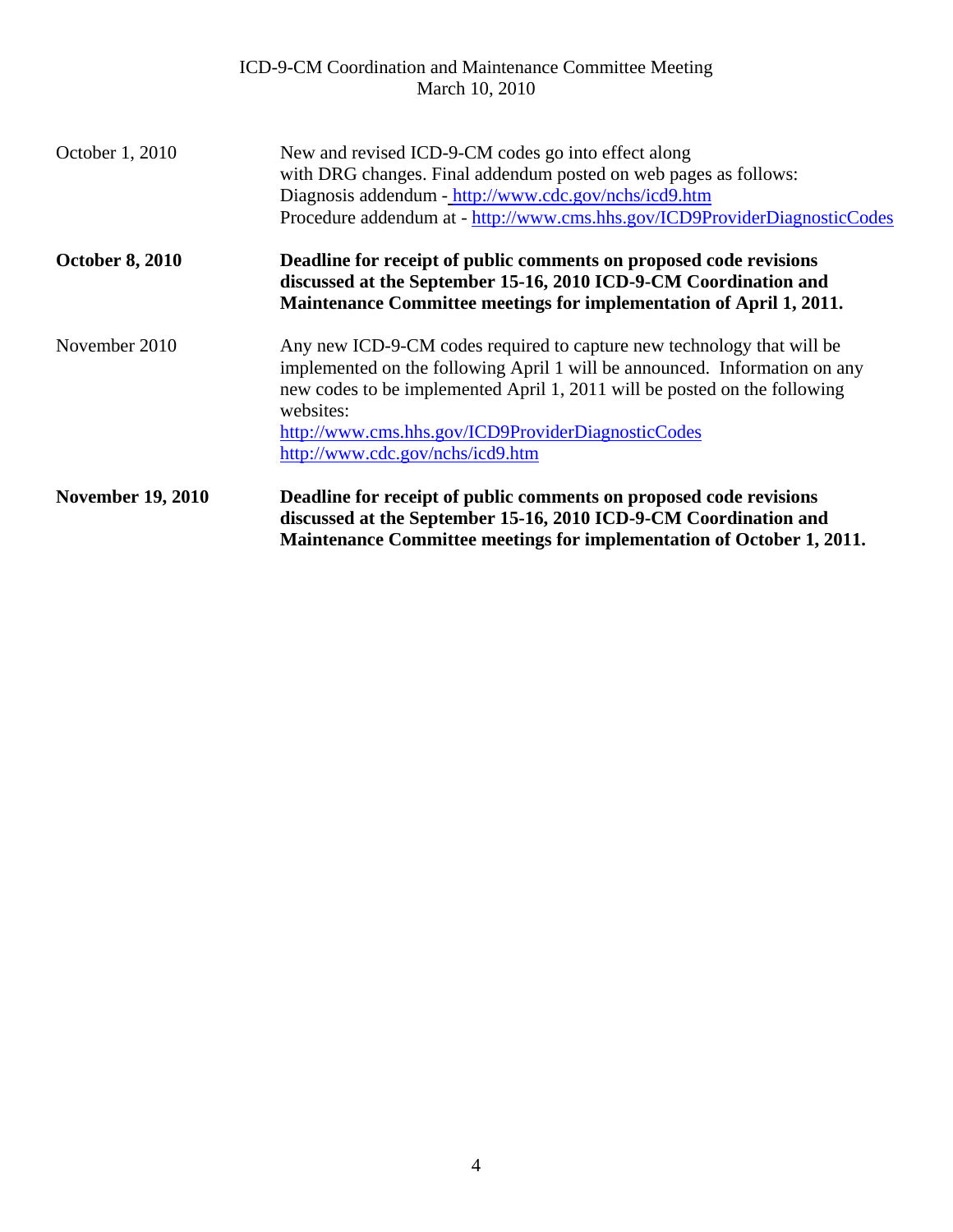## Contact Information

Mailing address:

National Center for Health Statistics ICD-9-CM Coordination and Maintenance Committee 3311 Toledo Road, Room 2402 Hyattsville, Maryland 20782

Fax: (301) 458-4022

| Donna Pickett | $(301)$ 458-4434       |
|---------------|------------------------|
|               | E-mail: $dfp4@cdc.gov$ |
|               |                        |

David Berglund (301) 458-4095 E-mail [zhc2@cdc.gov](mailto:zhc2@cdc.gov)

- Amy Blum (301) 458-4106 E-mail [alb8@cdc.gov](mailto:alb8@cdc.gov)
- Charlotte Bowers (301) 458-4297 E-mail [izt6@cdc.gov](mailto:izt6@cdc.gov)
- Lizabeth Fisher (301) 458-4091 E-mail [llw4@cdc.gov](mailto:llw4@cdc.gov)
- Traci Ramirez (301) 458-4454 E-mail [tfr4@cdc.gov](mailto:tfr4@cdc.gov)

NCHS Classifications of Diseases web page: <http://www.cdc.gov/nchs/icd9.htm>

Please consult this web page for updated information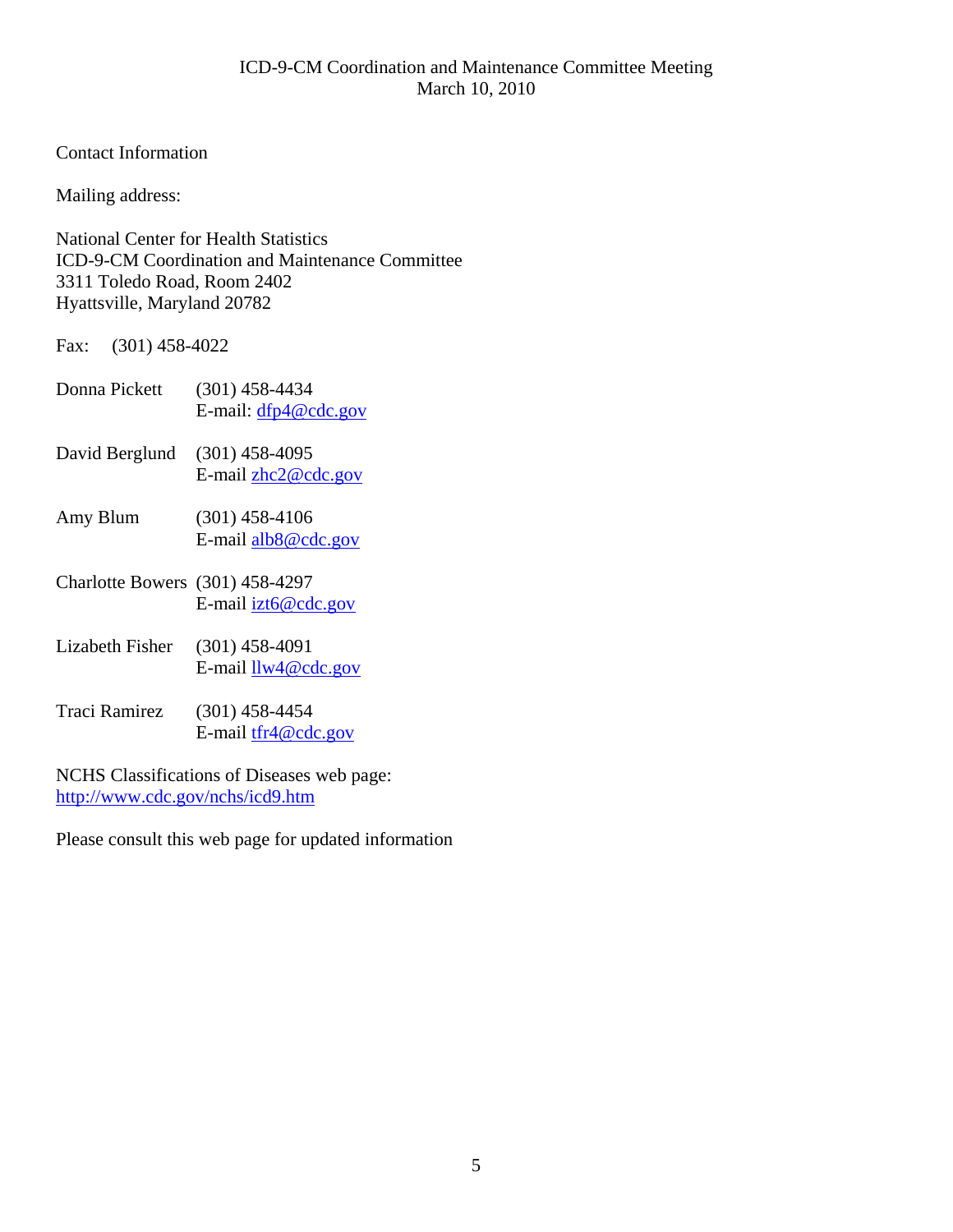## <span id="page-5-0"></span>**Influenza with pneumonia**

Codes 488.0, Influenza due to identified avian influenza virus, and 488.1, Influenza due to identified novel H1N1 influenza virus, do not provide the additional specification as the codes under category 487, Influenza. To allow for consistent coding of all forms of influenza with pneumonia NCHS is proposing that codes 488.0 and 488.1 be expanded to match the codes at 487.

A review of all tabular instructional notes related to categories 487 and 488 was done in conjunction with this proposal. Revisions to these notes are also being proposed at this time.

This proposal is being considered for expedited review to allow implementation on October 1, 2010 update. **Comments regarding the proposal are due no later than April 2, 2010.** 

|          | 488 | Influenza due to certain identified influenza viruses |                                                                                                                                                                                                                         |  |
|----------|-----|-------------------------------------------------------|-------------------------------------------------------------------------------------------------------------------------------------------------------------------------------------------------------------------------|--|
|          |     |                                                       | 488.0 Influenza due to identified avian influenza virus                                                                                                                                                                 |  |
| New code |     | 488.01                                                | Influenza due to identified avian influenza virus<br>with pneumonia<br>Avian influenzal:<br>bronchopneumonia<br>pneumonia<br>Influenza due to identified avian influenza<br>virus with pneumonia, any form              |  |
| New code |     | 488.02                                                | Influenza due to identified avian influenza virus<br>with other respiratory manifestations<br>Avian influenzal:<br>laryngitis<br>pharyngitis<br>respiratory infection (upper) (acute)<br>Identified avian influenza NOS |  |
| New code |     | 488.09                                                | Influenza due to identified avian influenza virus<br>with other manifestations<br>Avian influenza with involvement of<br>gastrointestinal tract<br>Encephalopathy due to identified avian<br>influenza                  |  |
|          |     |                                                       | Excludes: "intestinal flu" [viral gastroenteritis] (008.8)                                                                                                                                                              |  |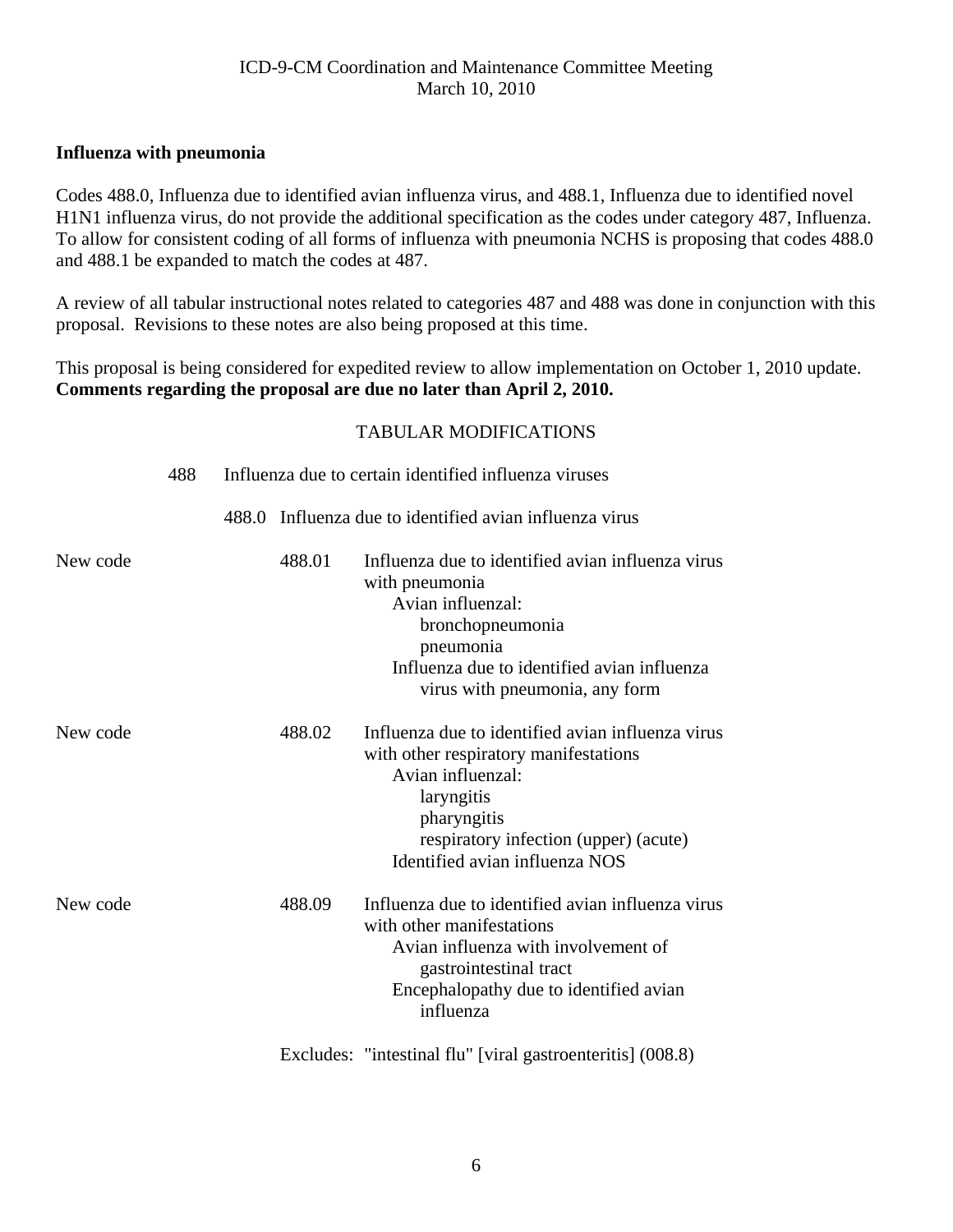|          |           |        | 488.1 Influenza due to identified novel H1N1 influenza virus                                                                                                                                                       |
|----------|-----------|--------|--------------------------------------------------------------------------------------------------------------------------------------------------------------------------------------------------------------------|
| New code |           | 488.11 | Influenza due to identified novel H1N1<br>influenza virus with pneumonia<br>H1N1 influenzal:<br>bronchopneumonia<br>pneumonia<br>Influenza due to identified novel H1N1<br>with pneumonia, any form                |
| New code |           | 488.12 | Influenza due to identified novel H1N1<br>influenza virus with other respiratory<br>manifestations<br>H1N1 influenza NOS<br>H1N1 influenzal:<br>laryngitis<br>pharyngitis<br>respiratory infection (upper) (acute) |
| New code |           | 488.19 | Influenza due to identified novel H1N1<br>influenza virus with other manifestations<br>Encephalopathy due to identified novel<br>H1N1 influenza<br>H1N1 influenza with involvement of<br>gastrointestinal tract    |
|          |           |        | Excludes: "intestinal flu" [viral gastroenteritis] (008.8)                                                                                                                                                         |
|          |           |        | The following modifications to the tabular are needed in conjunction with the new code proposal:                                                                                                                   |
|          |           |        | 1. INFECTIOUS AND PARASITIC DISEASES (001-139)                                                                                                                                                                     |
| Revise   |           |        | Excludes: influenza (487.0-487.8, 488.01-488.19)                                                                                                                                                                   |
|          | 008       |        | Intestinal infections due to other organisms                                                                                                                                                                       |
|          |           |        | 008.8 Other organism, not elsewhere classified                                                                                                                                                                     |
| Revise   | Excludes: |        | influenza with involvement of gastrointestinal tract<br>(487.8, 488.09, 488.19)                                                                                                                                    |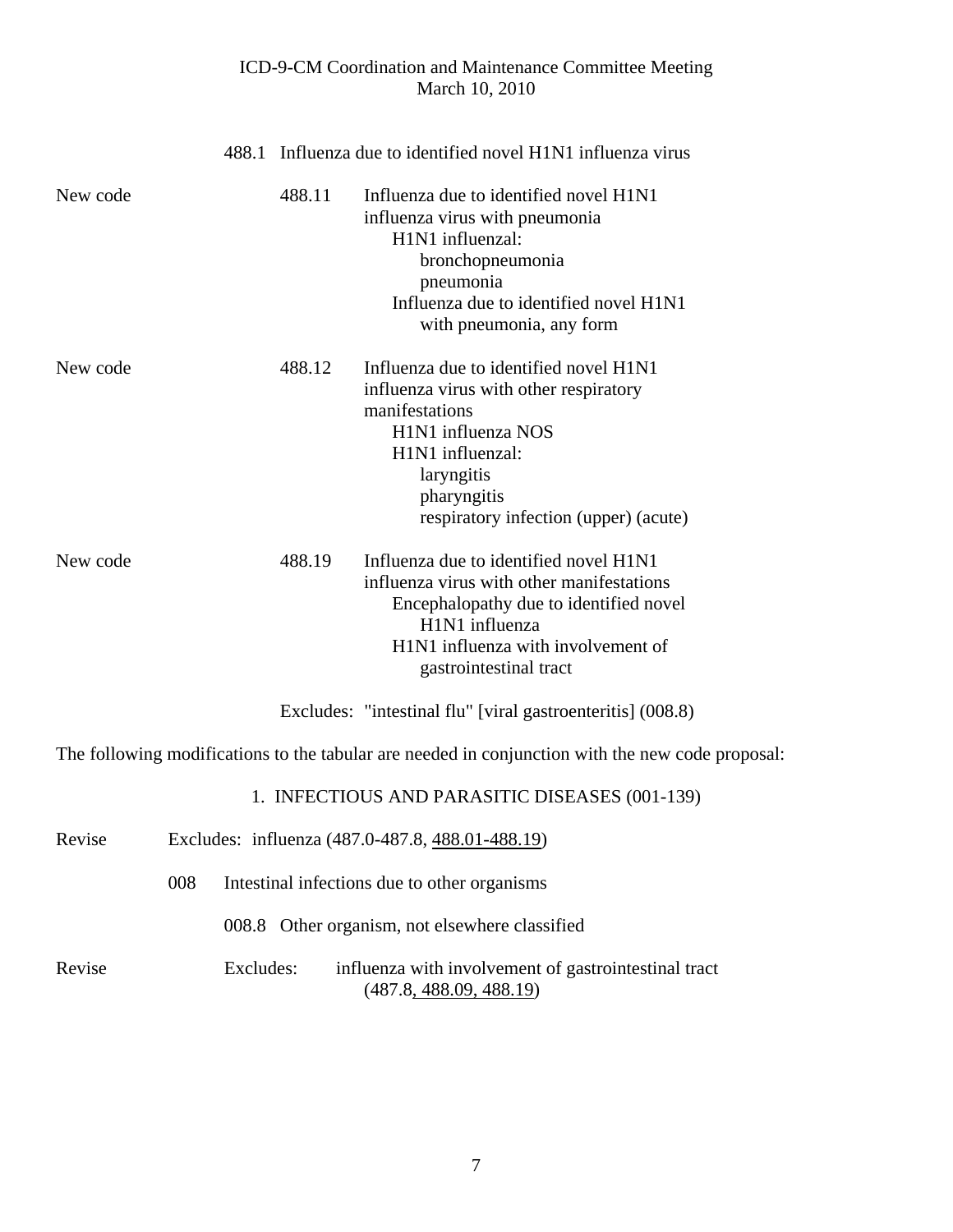|        | 382 |                   | Suppurative and unspecified otitis media                                           |
|--------|-----|-------------------|------------------------------------------------------------------------------------|
|        |     |                   | 382.0 Acute suppurative otitis media                                               |
|        |     | 382.02            | Acute suppurative otitis media in diseases<br>classified elsewhere                 |
| Revise |     |                   | Code first underlying disease, as:<br>influenza (487.8, 488.09, 488.19)            |
|        |     |                   | <b>ACUTE RESPIRATORY INFECTIONS (460-466)</b>                                      |
| Revise |     |                   | Excludes: pneumonia and influenza (480.0-488.19)                                   |
|        | 462 | Acute pharyngitis |                                                                                    |
| Revise |     |                   | Excludes: that specified as (due to):<br>influenza (487.1, 488.02, 488.12)         |
|        | 464 |                   | Acute laryngitis and tracheitis                                                    |
| Revise |     |                   | Excludes: that associated with influenza (487.1, 488.02, 488.12)                   |
|        | 465 |                   | Acute upper respiratory infections of multiple or unspecified sites                |
| Revise |     |                   | Excludes: upper respiratory infection due to:<br>influenza (487.1, 488.02, 488.12) |
|        | 480 | Viral pneumonia   |                                                                                    |
|        |     |                   | 480.8 Pneumonia due to other virus not elsewhere classified                        |
| Delete |     |                   | Excludes: influenza with pneumonia, any form (487.0)                               |
|        | 484 |                   | Pneumonia in infectious diseases classified elsewhere                              |
| Delete |     |                   | Excludes: influenza with pneumonia, any form (487.0)                               |
|        | 486 |                   | Pneumonia, organism unspecified                                                    |
| Delete |     |                   | Excludes: influenza with pneumonia, any form (487.0)                               |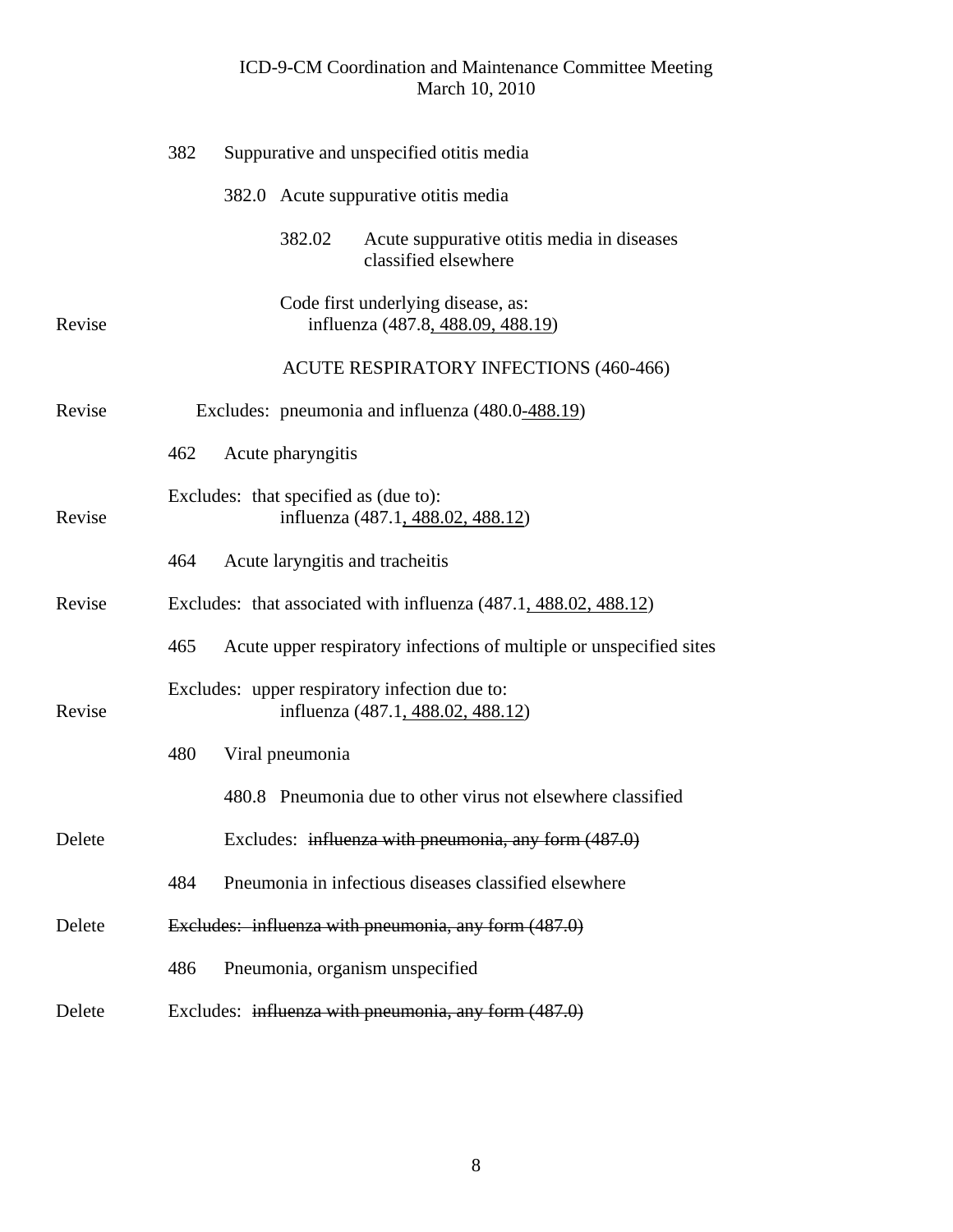|        | Influenza<br>487                                                                                           |
|--------|------------------------------------------------------------------------------------------------------------|
| Revise | Excludes: influenza due to 2009 H1N1 [swine] influenza virus (488.11-<br>488.19                            |
| Revise | influenza due to identified avian influenza virus (488.01-<br>488.09)                                      |
| Revise | influenza due to identified novel H1N1 influenza virus<br>(488.11-488.19)                                  |
|        | 487.0 With pneumonia                                                                                       |
| Delete | Use additional code to identify the type of pneumonia (480.0<br>480.9, 481, 482.0 482.9, 483.0 483.8, 485) |
|        | <b>INDEX MODIFICATIONS</b>                                                                                 |
| Add    | $H1N1$ flu – see Influenza, novel (2009) $H1N1$                                                            |
| Add    | Influenza A $(H1N1)$ – see Influenza, novel $(2009) H1N1$                                                  |
| Add    | Pandemic influenza A (H1N1) – see Influenza, novel (2009) H1N1                                             |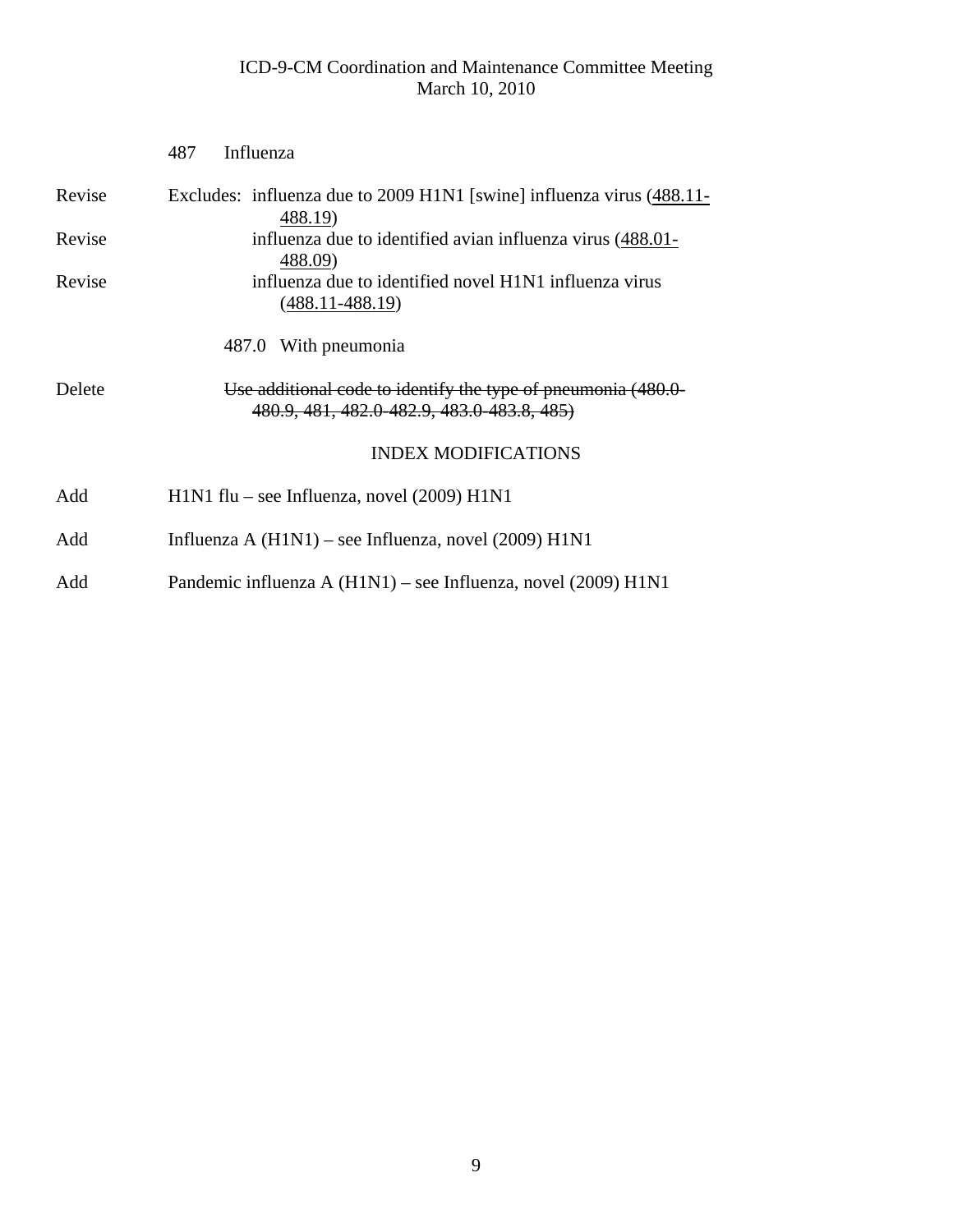## <span id="page-9-0"></span>**Fluency disorder**

This topic was originally presented at the ICD-9-CM Coordination and Maintenance Committee meeting in September 2008. A revised proposal was presented at the September 2009 meeting. Details regarding the background information for this condition are located in those respective topic packets which are available on the NCHS website. The revisions presented today have been agreed upon by the American Speech-Language-Hearing Association (ASHA) and the American Psychiatric Association (APA). This revised proposal recommends additions and revisions to the ICD-9-CM to better capture the nature and description of fluency disorder.

The code titles have been modified to distinguish childhood onset fluency disorder, adult onset fluency disorder, and fluency disorder subsequent to brain lesion or disease (such as neurologic disorders or late effects of traumatic brain injury). Code 438.14, Late effects of cerebrovascular disease, fluency disorder was implemented on October 1, 2009. This proposal suggests a modification to an inclusion term at that code. The default index for the term "stuttering NOS" is being proposed to new code 315.35, Childhood onset fluency disorder. Coding instructional notes such as exclusions of each of the types of fluency disorders to their respective codes are also proposed.

This revised proposal is being considered for expedited review to allow implementation on October 1, 2010.

## **Comments regarding this proposal are due no later than April 2, 2010.**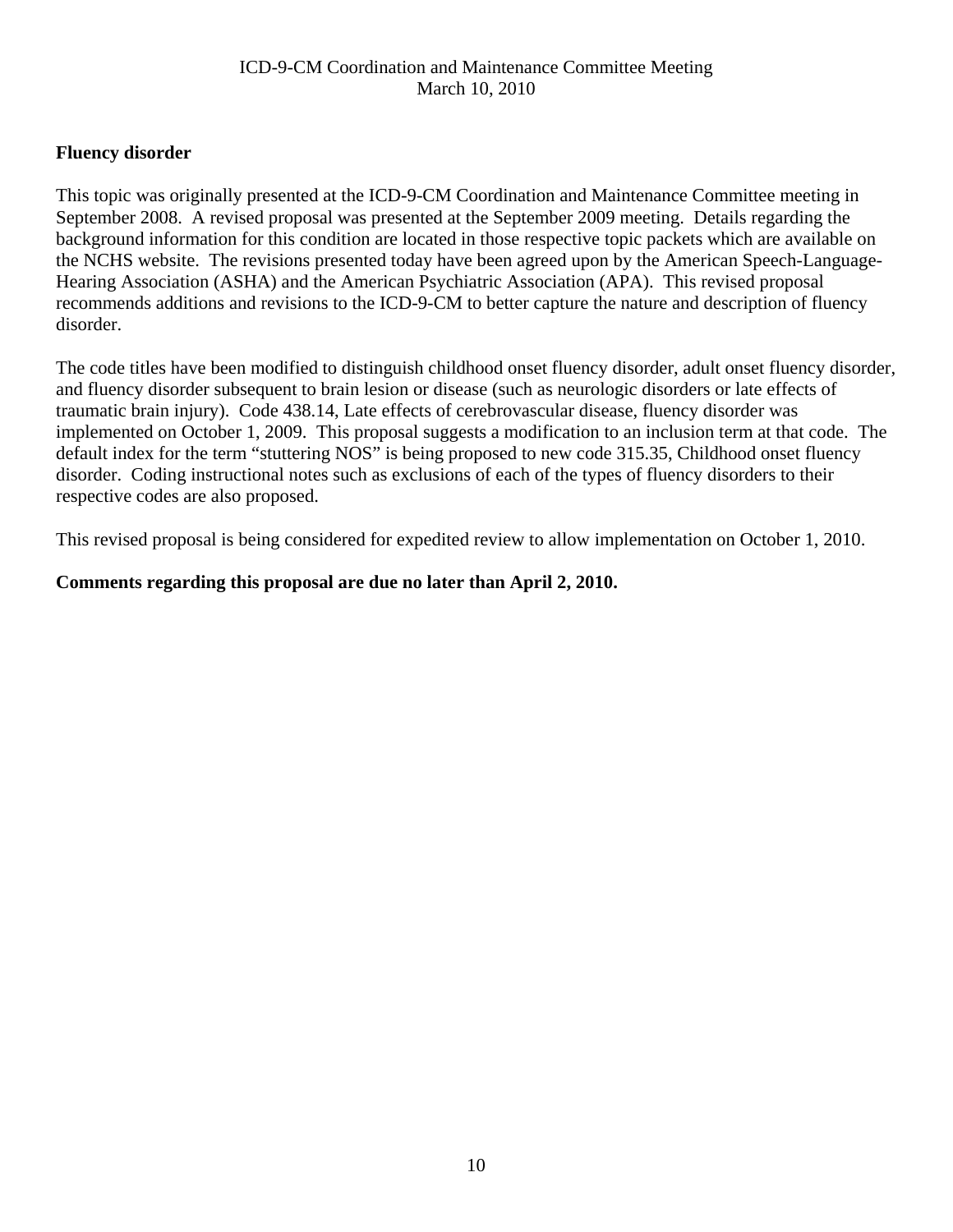|                      | 307 |       |        | Special symptoms or syndromes, not elsewhere classified                                                                                                                                                            |
|----------------------|-----|-------|--------|--------------------------------------------------------------------------------------------------------------------------------------------------------------------------------------------------------------------|
| Revise               |     |       |        | 307.0 Stuttering Adult onset fluency disorder                                                                                                                                                                      |
| Add<br>Revise<br>Add |     |       |        | Excludes: childhood onset fluency disorder (315.35)<br>stuttering (fluency disorder) due to late effect of<br>cerebrovascular accident (438.14)<br>fluency disorder in conditions classified elsewhere<br>(784.52) |
|                      | 315 |       |        | Specific delays in development                                                                                                                                                                                     |
|                      |     |       |        | 315.3 Developmental speech or language disorder                                                                                                                                                                    |
| New code             |     |       | 315.35 | Childhood onset fluency disorder<br><b>Cluttering NOS</b><br><b>Stuttering NOS</b>                                                                                                                                 |
|                      |     |       |        | Excludes: adult onset fluency disorder (307.0)<br>fluency disorder due to late effect of<br>cerebrovascular accident (438.14)<br>fluency disorder in conditions classified<br>elsewhere (784.52)                   |
|                      |     |       | 315.39 | Other                                                                                                                                                                                                              |
| Delete               |     |       |        | Excludes: stammering and stuttering (307.0)                                                                                                                                                                        |
|                      | 438 |       |        | Late effects of cerebrovascular disease                                                                                                                                                                            |
|                      |     | 438.1 |        | Speech and language deficits                                                                                                                                                                                       |
| Revise               |     |       | 438.14 | Fluency disorder<br>Stuttering due to late effect of<br>cerebrovascular accident                                                                                                                                   |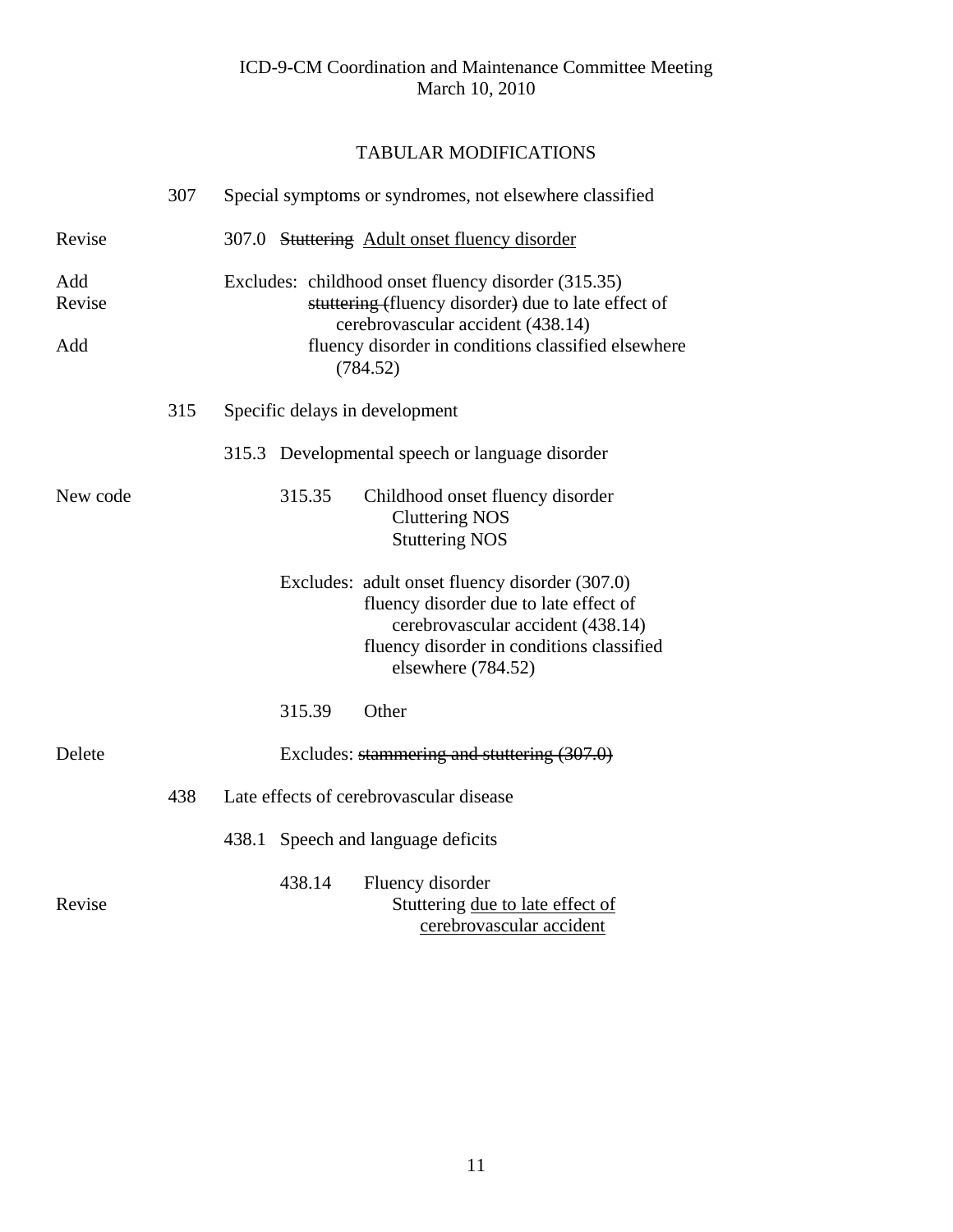|                                 | 784                                               |                        | Symptoms involving head and neck                                                                                                                                           |
|---------------------------------|---------------------------------------------------|------------------------|----------------------------------------------------------------------------------------------------------------------------------------------------------------------------|
|                                 |                                                   |                        | 784.5 Other speech disturbance                                                                                                                                             |
| Revise<br>Delete                |                                                   |                        | Excludes: stammering and stuttering (315.35)<br>that of nonorganic origin (307.0, 37.9)                                                                                    |
| New code                        |                                                   | 784.52                 | Fluency disorder in conditions classified<br>elsewhere<br>Stuttering in conditions classified elsewhere                                                                    |
|                                 |                                                   |                        | Code first underlying disease or condition, such as:<br>Parkinson's disease (332.0)                                                                                        |
|                                 |                                                   |                        | Excludes: adult onset fluency disorder (307.0)<br>childhood onset fluency disorder (315.35)<br>fluency disorder due to late effect of<br>cerebrovascular accident (438.14) |
|                                 |                                                   |                        | <b>INDEX MODIFICATIONS</b>                                                                                                                                                 |
| Revise                          |                                                   |                        | Balbuties, balbutio (see also Disorder, fluency) 307.0                                                                                                                     |
| Revise                          |                                                   |                        | Cataphasia (see also Disorder, fluency) 307.0                                                                                                                              |
| Revise                          |                                                   |                        | Cluttering (see also Disorder, fluency) 307.0                                                                                                                              |
| Add<br>Add<br>Add<br>Add<br>Add | Disorder<br>fluency $315.35$<br>adult onset 307.0 | childhood onset 315.35 | due to late effect of cerebrovascular accident 438.14<br>in conditions classified elsewhere 784.52                                                                         |
| Revise                          | Neurosis                                          |                        | oral (see also Disorder, fluency) 307.0                                                                                                                                    |
| Revise                          |                                                   |                        | Stammering (see also Disorder, fluency) 307.0                                                                                                                              |
| Revise<br>Add<br>Add<br>Add     | Stuttering 315.35<br>adult onset 307.0            | childhood onset 315.35 | in conditions classified elsewhere 784.52                                                                                                                                  |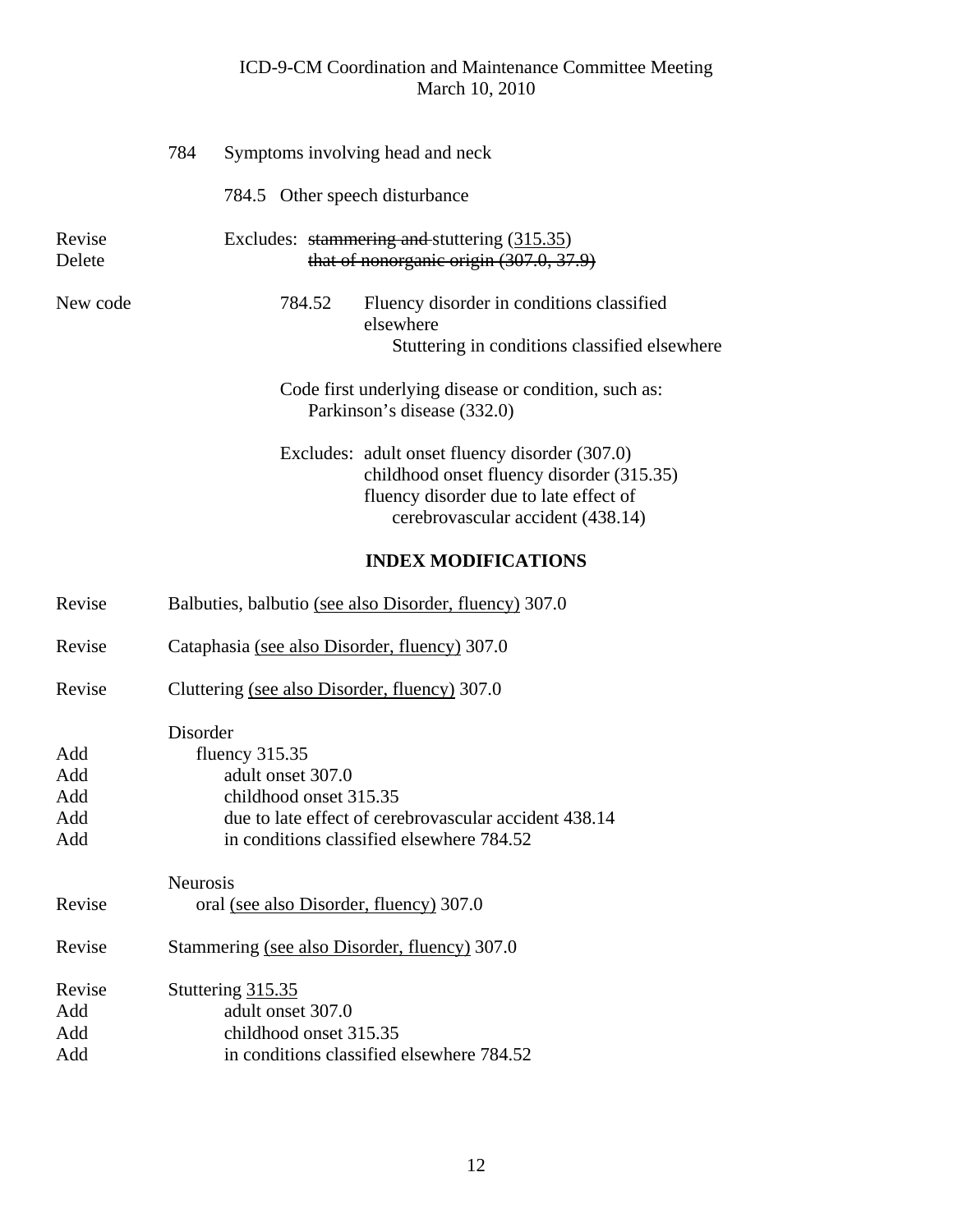## <span id="page-12-0"></span>*E. coli* **Infection – Expansion for O157:H7 strain**

This request was previously presented at the March 2009 ICD-9-CM Coordination and Maintenance Committee. The American Academy of Pediatrics (AAP) was the original requestor and asked for a subdivision of code 041.4, *Escherichia coli* [E. coli] infection, to create a unique code for *Escherichia coli* O157:H7. Following review of comments made at and received following the meeting NCHS also contacted the Centers for Disease Control and Prevention (CDC), Enteric Disease Epidemiology Branch. CDC has published recommendations for diagnosis of Shiga toxin-producing *E. coli* by clinical laboratories, and also has a surveillance program for reporting *E. coli* O157:H7 infections.

*Escherichia coli* (abbreviated as *E. coli*) are a large and diverse group of bacteria. Although most strains are harmless, some can cause gastrointestinal infections ranging from mild diarrhea to hemorrhagic colitis. Infections with certain strains of *E. coli,* known as Shiga toxin-producing *E. coli* (STEC) that cause gastrointestinal infections may lead to hemolytic uremic syndrome (HUS), a potentially fatal condition. STEC produces a toxin called Shiga toxin which is sometimes referred to as verotoxin or verocytotoxin, therefore they are sometimes referred to as VTEC. STEC and VTEC that cause human illness are also referred to as enterohemorrhagic *E. coli* (EHEC). These infections are diagnosed by culture and by non-culture tests that detect the presence of Shiga toxin or Shiga toxin genes.

The most commonly identified STEC in North America is *E. coli* O157:H7. Because serogroup O157 strains that express the H7 antigen consistently produces Shiga toxin, isolation of E. coli O157:H7 in culture does not require additional non-culture testing to be called STEC. When the H antigen is not known to be H7, serogroup O157 *E. coli* strains require confirmation of Shiga toxin by non-culture tests to be called STEC. Many other serogroups of *E. coli* can also produce Shiga toxin, and many of these also cause human illness. These non-O157 STEC are an uncommon but well recognized cause of HUS.

STEC transmission occurs through consumption of contaminated meats that are undercooked as well as consumption of many other types of contaminated products including but not limited to unpasteurized juice, raw milk, raw produce, and water. It can also be transmitted through direct contact with an asymptomatic animal carrier, the environment of animal carriers, or from hands contaminated with fecal matter from an infected person. Rapid diagnosis of STEC infections helps providers initiate measures to prevent serious complications and secondary transmission. *E. coli* can also cause urinary tract infections, respiratory illness and other illnesses.

The tabular modifications proposed below reflect the input received from the CDC as well as subsequent review by the AAP. Additional changes may be needed at sub-category 008.0, Intestinal infections due to Escherichia coli [E. coli]. These will be presented at a future ICD-9-CM Coordination and Maintenance Committee meeting. In addition to tabular changes, there are index entries for the terms Shiga, Escherichia coli [E. coli] and for code 041.4 that will need to be reviewed and modified once tabular changes are finalized.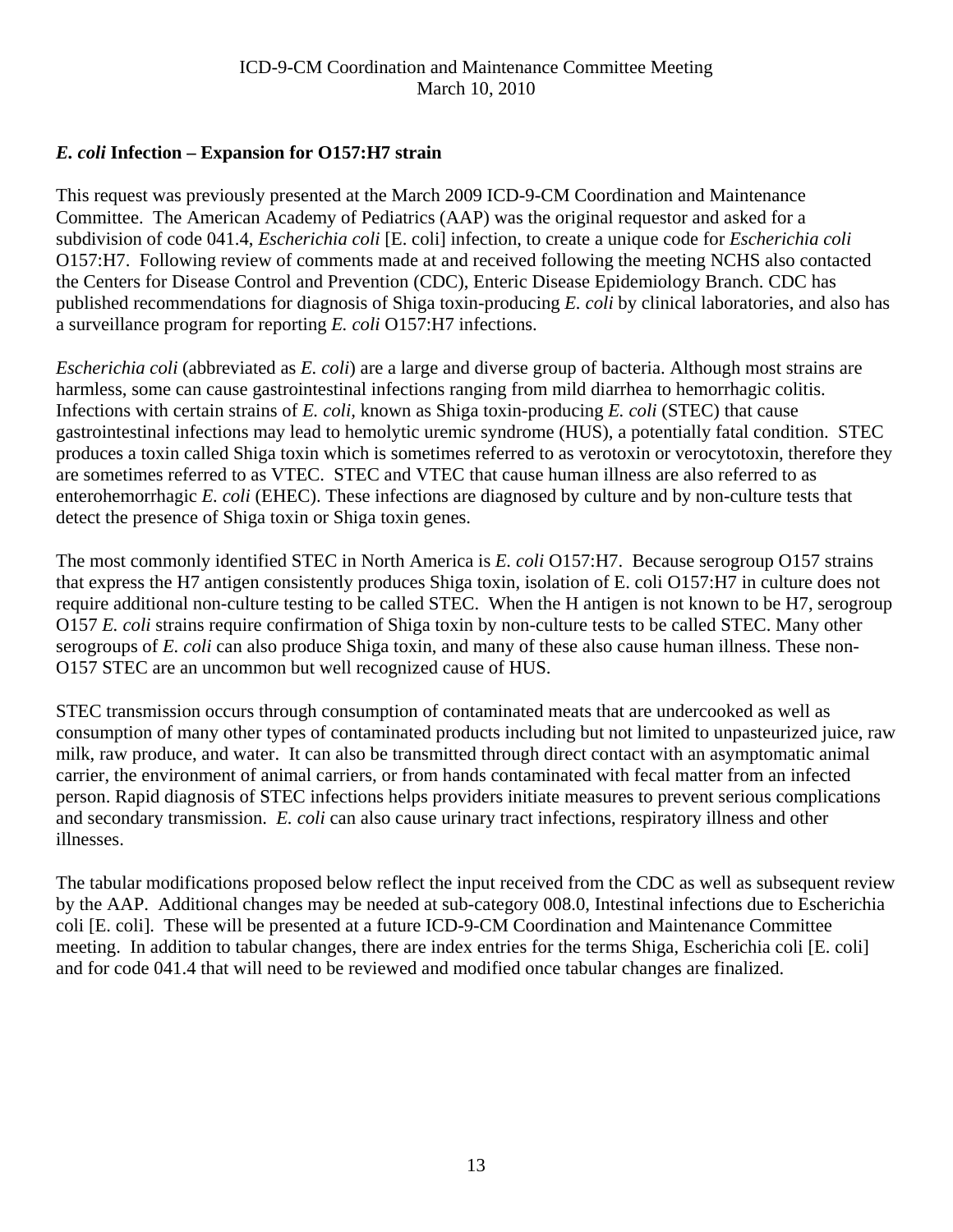|          | 041 | unspecified site | Bacterial infection in conditions classified elsewhere and of                                                                                                                                                                                                                                                                                                                                                                                                                                                                          |
|----------|-----|------------------|----------------------------------------------------------------------------------------------------------------------------------------------------------------------------------------------------------------------------------------------------------------------------------------------------------------------------------------------------------------------------------------------------------------------------------------------------------------------------------------------------------------------------------------|
|          |     |                  | 041.4 Escherichia coli [E. coli]                                                                                                                                                                                                                                                                                                                                                                                                                                                                                                       |
| New code |     | 041.41           | Shiga toxin-producing Escherichia coli [E. coli]<br>(STEC) O157<br>O157:H7 Escherichia coli [E.coli] with or<br>without confirmation of Shiga toxin-<br>production<br>Shiga toxin-producing Escherichia coli<br>[E.coli] O157:H7 with or without<br>confirmation of Shiga toxin-production<br>STEC O157:H7 with or without<br>confirmation of Shiga toxin-production<br>E. coli O157:H- (nonmotile) with<br>confirmation of Shiga toxin<br>E. coli O157 with confirmation of Shiga<br>toxin when H antigen is unknown, or is<br>not H7 |
| New code |     | 041.42           | Other specified Shiga toxin-producing<br>Escherichia coli [E. coli]<br>Non-O157 Shiga toxin-producing<br>Escherichia coli [E.coli]<br>Non-O157 Shiga toxin-producing<br>Escherichia coli [E.coli] with known O<br>group                                                                                                                                                                                                                                                                                                                |
| New code |     | 041.43           | Shiga toxin-producing Escherichia coli [E. coli],<br>unspecified<br>Shiga toxin-producing Escherichia coli [E.<br>coli] with unspecified O group<br><b>STEC NOS</b>                                                                                                                                                                                                                                                                                                                                                                    |
| New code |     | 041.49           | Other Escherichia coli [E. coli]<br>Non-Shiga toxin-producing E. Coli                                                                                                                                                                                                                                                                                                                                                                                                                                                                  |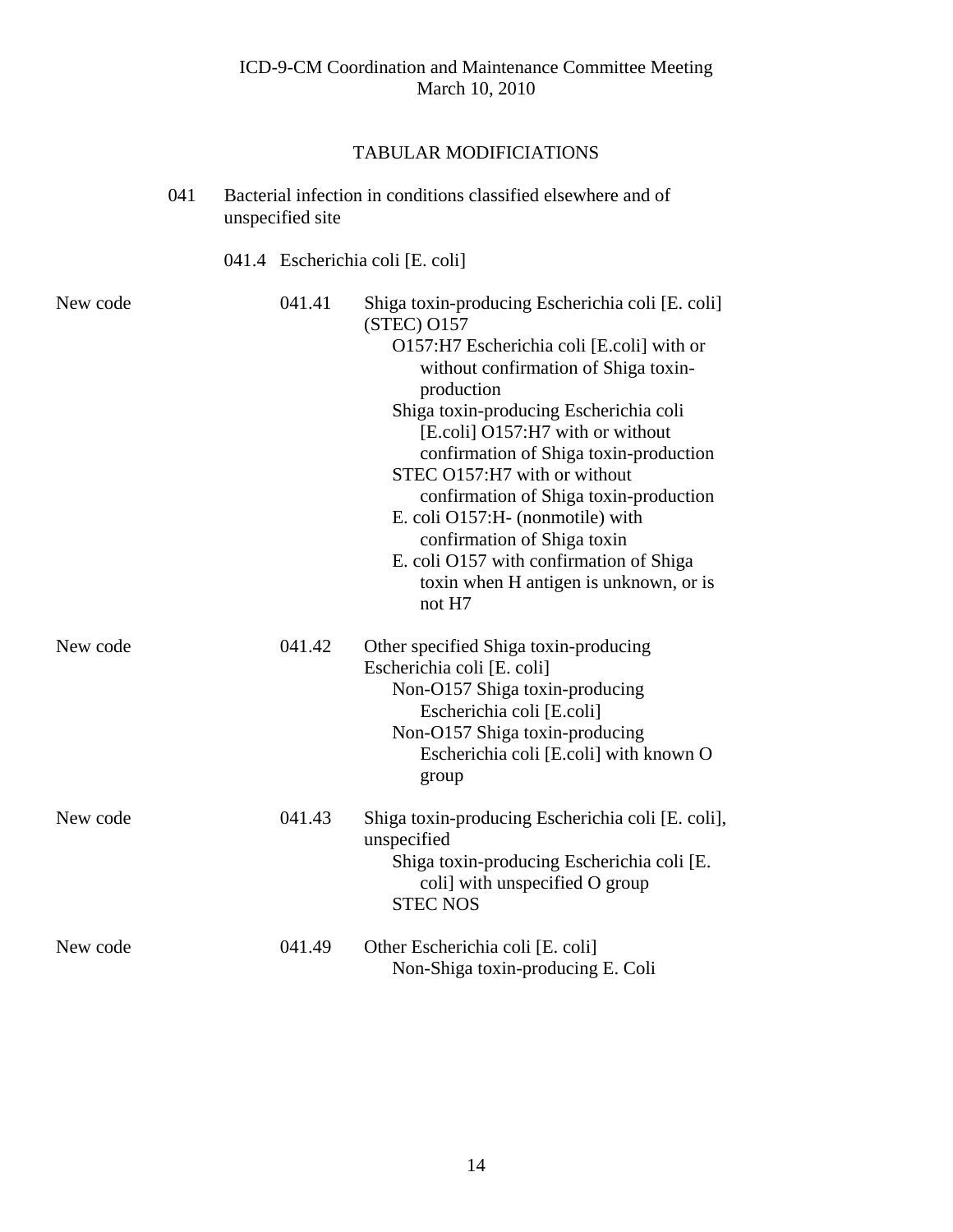The following modifications to existing coding instructional notes would be needed:

 283 Acquired hemolytic anemias 283.1 Non-autoimmune hemolytic anemias 283.11 Hemolytic-uremic syndrome Add Use additional code to identify associated: Add E. coli infection (041.41-041.49) Add Pneumococcal pnemonia (481) Add Shigella dysenteriae (004.0) 590 Infections of kidney Revise Use additional code to identify organism, such as Escherichia coli [E. coli] (041.41-041.49) 595 Cystitis Revise Use additional code to identify organism, such as Escherichia coli [E. coli] (041.41-041.49) 599 Other disorders of urethra and urinary tract 599.0 Urinary tract infection, site not specified Revise Use additional code to identify organism, such as Escherichia coli [E. coli] (041.41-041.49) 604 Orchitis and epididymitis Revise Use additional code to identify organism such as Escherichia coli [E. coli] (041.41-041.49), Staphylococcus (041.10-041.19), or Streptococcus (041.00-041.09) 616 Inflammatory disease of cervix, vagina, and vulva 616.1 Vaginitis and vulvovaginitis 616.10 Vaginitis and vulvovaginitis, unspecified Revise Use additional code to identify organism such as Escherichia coli [E. coli] (041.41-041.49), Staphylococcus (041.10-041.19), or Streptococcus (041.00-041.09)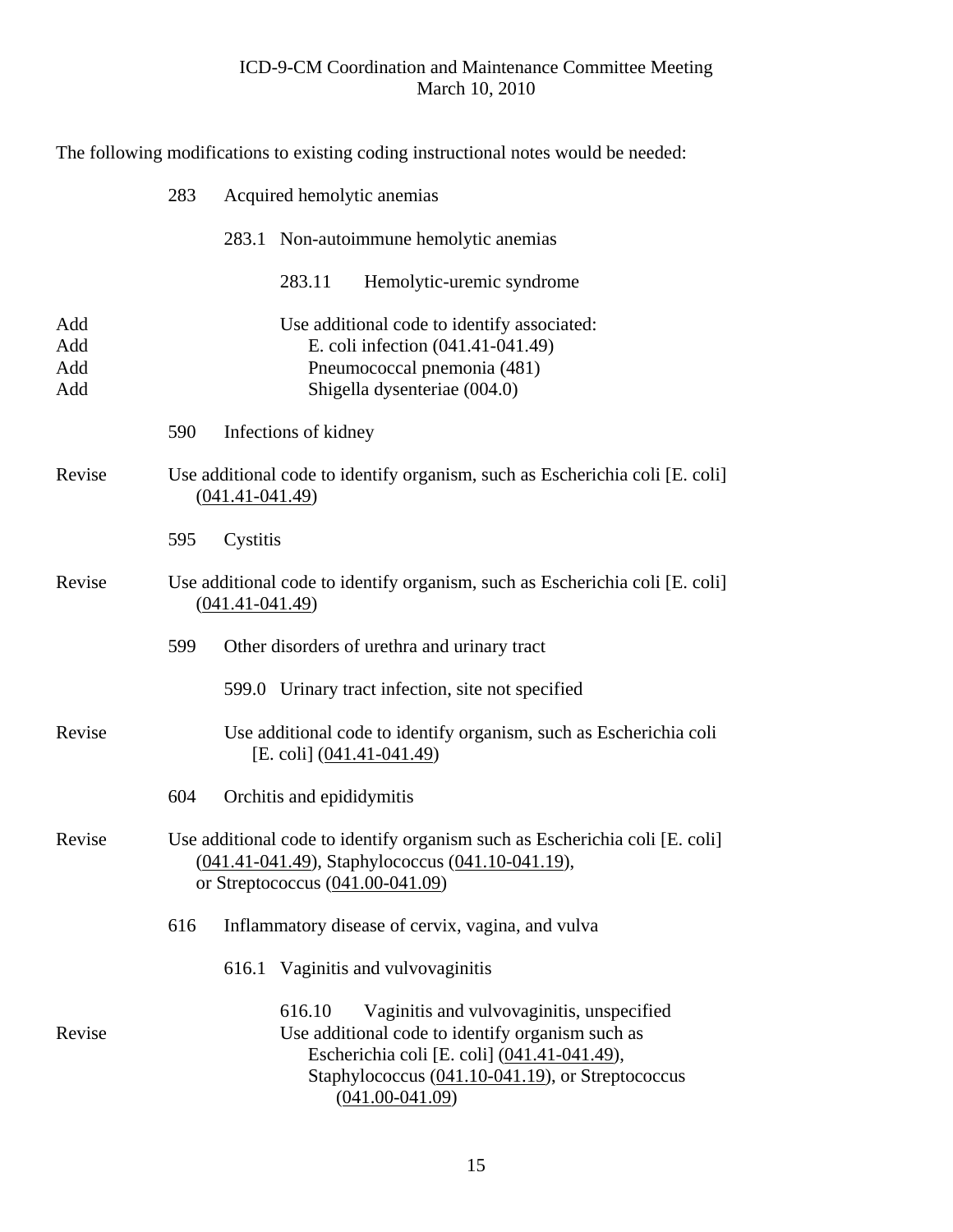## <span id="page-15-0"></span>**Acquired absence of joint**

This request has been presented previously at the March 2008 and March 2009 ICD-9-CM Coordination and Maintenance Committee meetings. The request originated from a query reviewed by the Editorial Advisory Board for *Coding Clinic for ICD-9-CM* regarding coding advice for patient encounters for joint replacement surgery, following previous explantation of a joint prosthesis. The previous proposals recommended creating a new code in the aftercare section of the V codes. Many comments recommended also creating a unique code for explantation status. This is being proposed by creating codes to show the status of acquired absence of a joint which would include joint prosthesis explantation status. The American Academy of Orthopaedic Surgeons (AAOS) supports this proposal.

The following tabular changes are proposed:

| V54             | Other orthopedic aftercare       |                                                                                                                                                                                                                                         |
|-----------------|----------------------------------|-----------------------------------------------------------------------------------------------------------------------------------------------------------------------------------------------------------------------------------------|
|                 | V54.8 Other orthopedic aftercare |                                                                                                                                                                                                                                         |
| New code        | V54.82                           | Aftercare following explantation of joint<br>prosthesis<br>Aftercare following explantation of joint<br>prosthesis, staged procedure<br>Encounter for joint prosthesis insertion<br>following prior explantation of joint<br>prosthesis |
| V88             |                                  | Acquired absence of other organs and tissue                                                                                                                                                                                             |
| New subcategory | V88.2 Acquired absence of joint  | Acquired absence of joint following prior explantation<br>of joint prosthesis<br>Joint prosthesis explantation status                                                                                                                   |
| New code        | V88.21                           | Acquired absence of hip joint                                                                                                                                                                                                           |
| New code        | V88.22                           | Acquired absence of knee joint                                                                                                                                                                                                          |
| New code        | V88.29                           | Acquired absence of other joint                                                                                                                                                                                                         |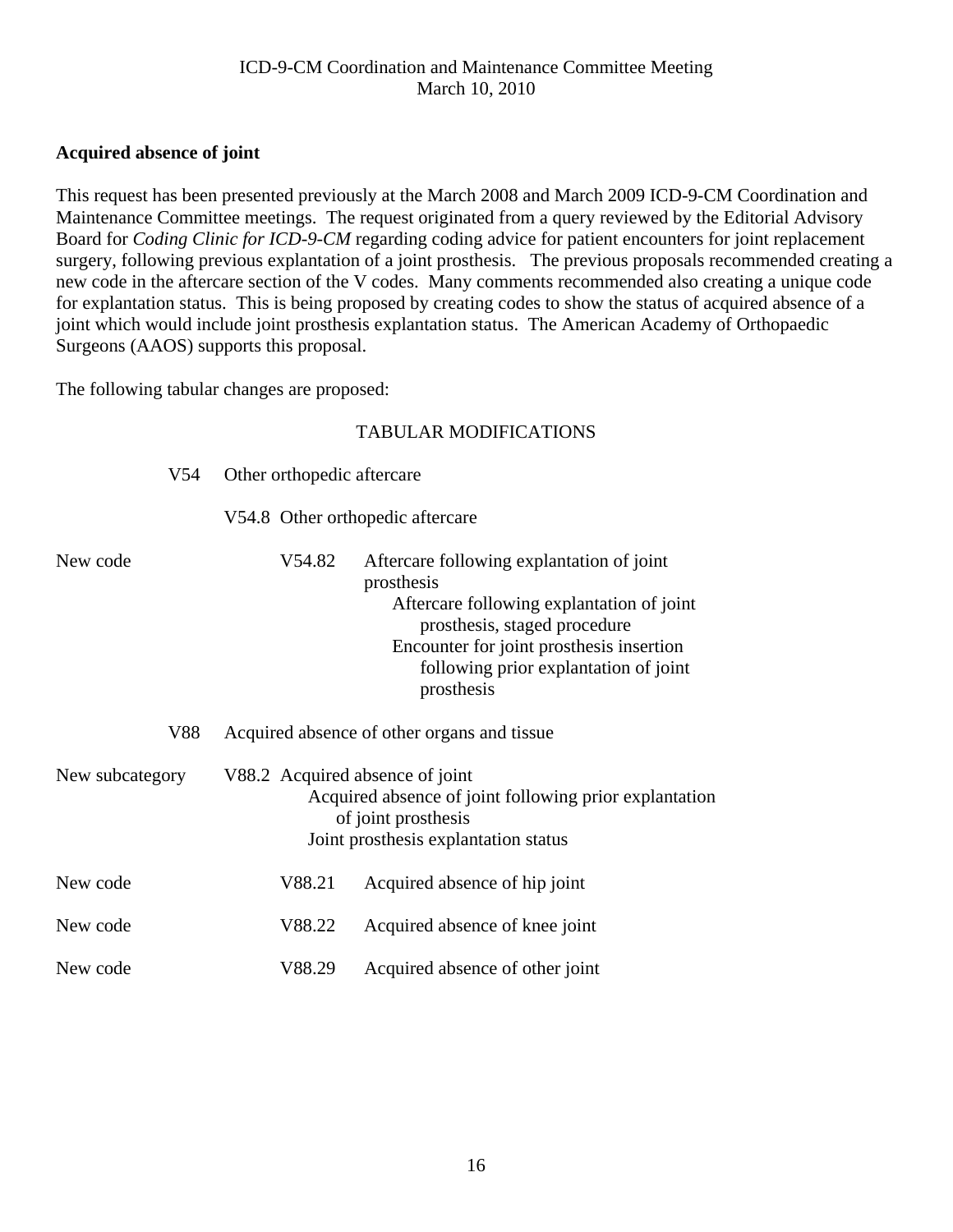## <span id="page-16-0"></span>**Brain death**

The National Association of Children's Hospitals and Related Institutions (NACHRI) is requesting a new unique code for brain death. Currently this term is indexed to code 348.89, Other conditions of brain. NACHRI's review of hospital data of children with brain injury has identified a subset within code 348.89 that had a high mortality rate and relatively short length of stay. Chart review revealed that these children often had brain death declared early in the course of the hospital stay and that once brain death is declared; life support is removed within a relatively short period of time.

It would be helpful to be able to recognize this patient population with a unique code so that they could be clearly identified for epidemiologic studies. Currently code 348.89 has many non-definable groups of patients who have both recoverable and non-recoverable components.

The American Academy of Neurology was contacted and they support a separate code for brain death. However, they did request that the term "flat EEG" remain indexed to code 348.89.

Additional letters supporting this change were also received from United Network for Organ Sharing, Organ Donation and Transplantation Alliance, and Association of Organ Procurement Organizations.

The following changes are requested:

## TABULAR MODIFICATIONS

|          |  | 348 Other conditions of brain |                                 |  |
|----------|--|-------------------------------|---------------------------------|--|
|          |  |                               | 348.8 Other conditions of brain |  |
| New code |  |                               | 348.82 Brain death              |  |

## INDEX MODIFICATIONS

**Brain** Revise death 348.89 348.82

|        | Death |                     |  |
|--------|-------|---------------------|--|
| Revise |       | brain 348.89 348.82 |  |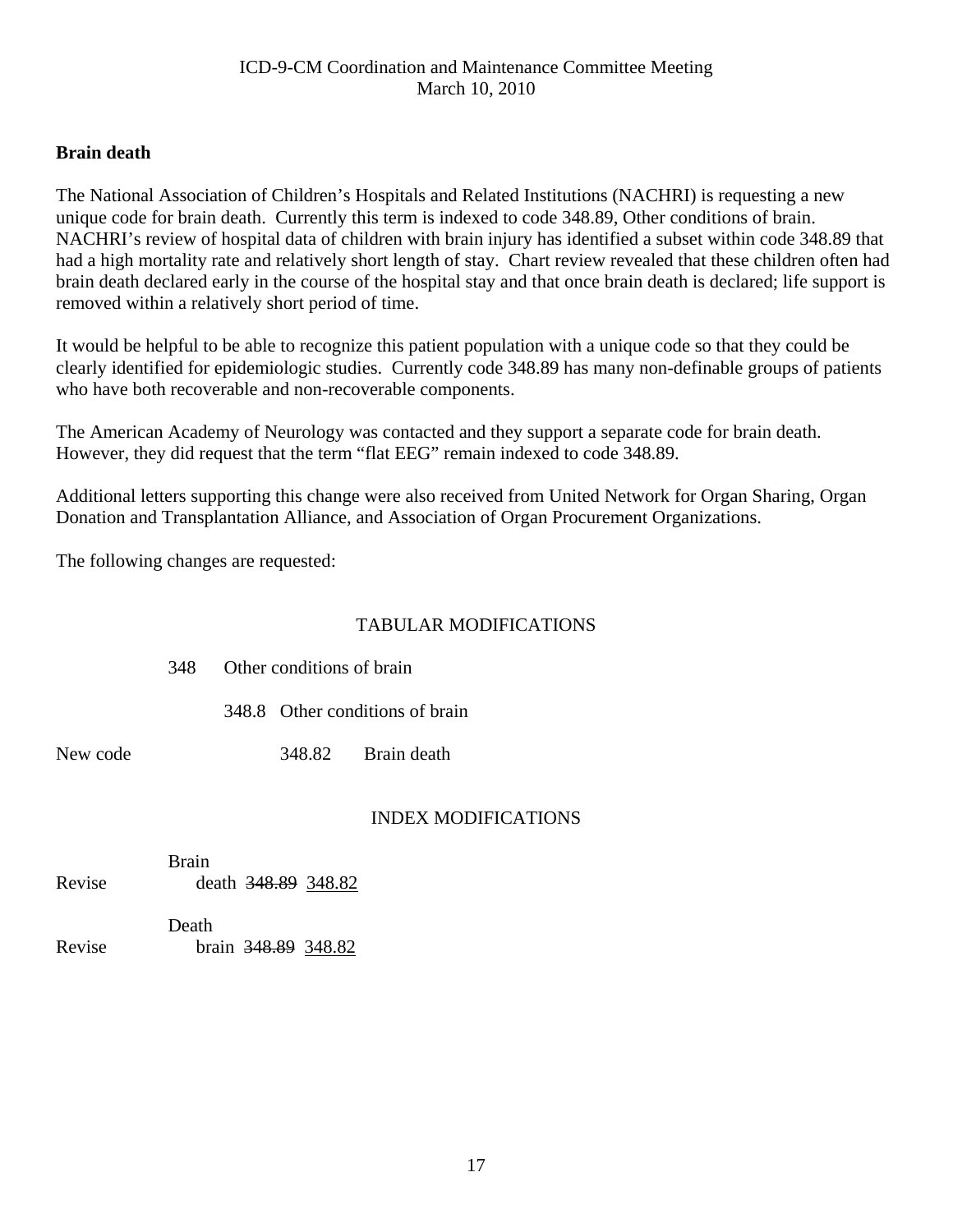## <span id="page-17-0"></span>**Lambert-Eaton myasthenic syndrome (LEMS)**

Lambert-Eaton myasthenic syndrome (LEMS) is a disorder of the neuromuscular junction-the site where nerve cells meet muscle cells and help activate the muscles. It is caused by a disruption of electrical impulses between these nerve and muscle cells. LEMS is an autoimmune condition; in such disorders the immune system, which normally protects the body from foreign organisms, mistakenly attacks the body's own tissues. The disruption of electrical impulses is associated with antibodies produced as a consequence of this autoimmunity. Symptoms include muscle weakness, a tingling sensation in the affected areas, fatigue, and dry mouth. LEMS is closely associated with cancer, in particular small cell lung cancer. More than half the individuals diagnosed with LEMS also develop small cell lung cancer. LEMS may appear up to 3 years before cancer is diagnosed. There is no cure for LEMS. Treatment is directed at decreasing the autoimmune response (through the use of steroids, plasmapheresis, or high-dose intravenous immunoglobulin) or improving the transmission of the disrupted electrical impulses by giving drugs such as di-amino pyridine or pyridostigmine bromide (Mestinon). For patients with small cell lung cancer, treatment of the cancer is the first priority. The prognosis for individuals with LEMS varies. Those with LEMS not associated with malignancy have a benign overall prognosis. Generally the presence of cancer determines the prognosis. The American Academy of Neurology (AAN) proposes the following modifications:

| 358             | Myoneural disorders |                                                                                                                           |                                                                   |  |  |
|-----------------|---------------------|---------------------------------------------------------------------------------------------------------------------------|-------------------------------------------------------------------|--|--|
| Delete          | 358.1               | Myasthenic syndromes in diseases classified elsewhere<br>Eaton-Lambert syndrome from stated cause classified<br>elsewhere |                                                                   |  |  |
| New subcategory |                     |                                                                                                                           | 358.3 Lambert-Eaton syndrome<br>Eaton-Lambert syndrome            |  |  |
| New code        |                     | 358.30                                                                                                                    | Lambert-Eaton syndrome, unspecified<br>Lambert-Eaton syndrome NOS |  |  |
| New code        |                     | 358.31                                                                                                                    | Lambert-Eaton syndrome in neoplastic disease                      |  |  |
|                 |                     |                                                                                                                           | Code first the underlying neoplastic disease                      |  |  |
| New code        |                     | 358.39                                                                                                                    | Lambert-Eaton syndrome in other diseases<br>classified elsewhere  |  |  |
|                 |                     |                                                                                                                           | Code first the underlying condition                               |  |  |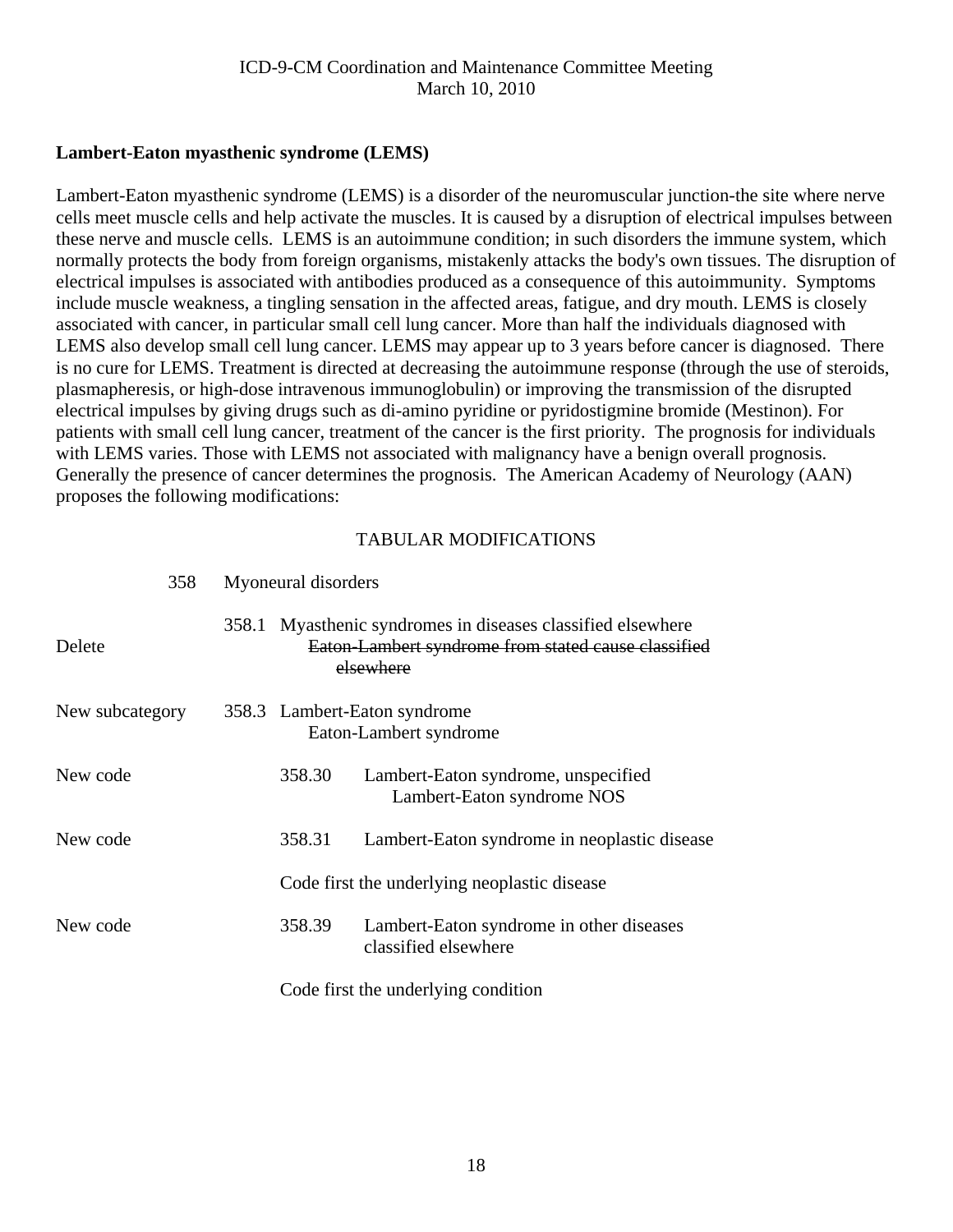## <span id="page-18-0"></span>**Pelvic fracture without disruption of pelvic circle**

The ICD-9-CM has specific codes for multiple pelvic fractures with disruption of the pelvic circle. In the index the designation of "with disruption of pelvic circle" is non-essential. This indexing suggests that the existing codes should be used for both pelvic fractures with and without disruption of the pelvic circle. As there is a significant difference in the severity of pelvic fractures when there is a disruption of the pelvic circle, NCHS is proposing that new codes be created for pelvic fractures without disruption of the pelvic circle, and that the index be modified so that the existing codes are allowed only for pelvic fractures with disruption of the pelvic circle. It is also being proposed that the term pelvic ring be added to the classification as a synonymous term for pelvic circle.

|          | 808      | Fracture of pelvis |                                                                                                                              |
|----------|----------|--------------------|------------------------------------------------------------------------------------------------------------------------------|
|          |          |                    | 808.4 Other specified part, closed                                                                                           |
| Add      |          | 808.43             | Multiple pelvic fractures with disruption of<br>pelvic circle<br>Multiple pelvic fractures with disruption of<br>pelvic ring |
| New code |          | 808.44             | Multiple pelvic fractures without disruption of<br>pelvic circle<br>Multiple pelvic fractures without disruption             |
|          |          |                    | of pelvic ring                                                                                                               |
|          |          |                    | 808.5 Other specified part, open                                                                                             |
|          |          | 808.53             | Multiple pelvic fractures with disruption of<br>pelvic circle                                                                |
| Add      |          |                    | Multiple pelvic fractures with disruption of<br>pelvic ring                                                                  |
| New code |          | 808.54             | Multiple pelvic fractures without disruption of<br>pelvic circle                                                             |
|          |          |                    | Multiple pelvic fractures without disruption<br>of pelvic ring                                                               |
|          |          |                    | <b>INDEX MODIFICATIONS</b>                                                                                                   |
| Delete   | Fracture |                    | pelvis, pelvic (bone(s)) (with visceral injury) (closed) 808.8<br>multiple (with disruption of pelvic circle) 808.43         |
| Add      |          |                    | multiple with disruption of pelvic circle 808.43                                                                             |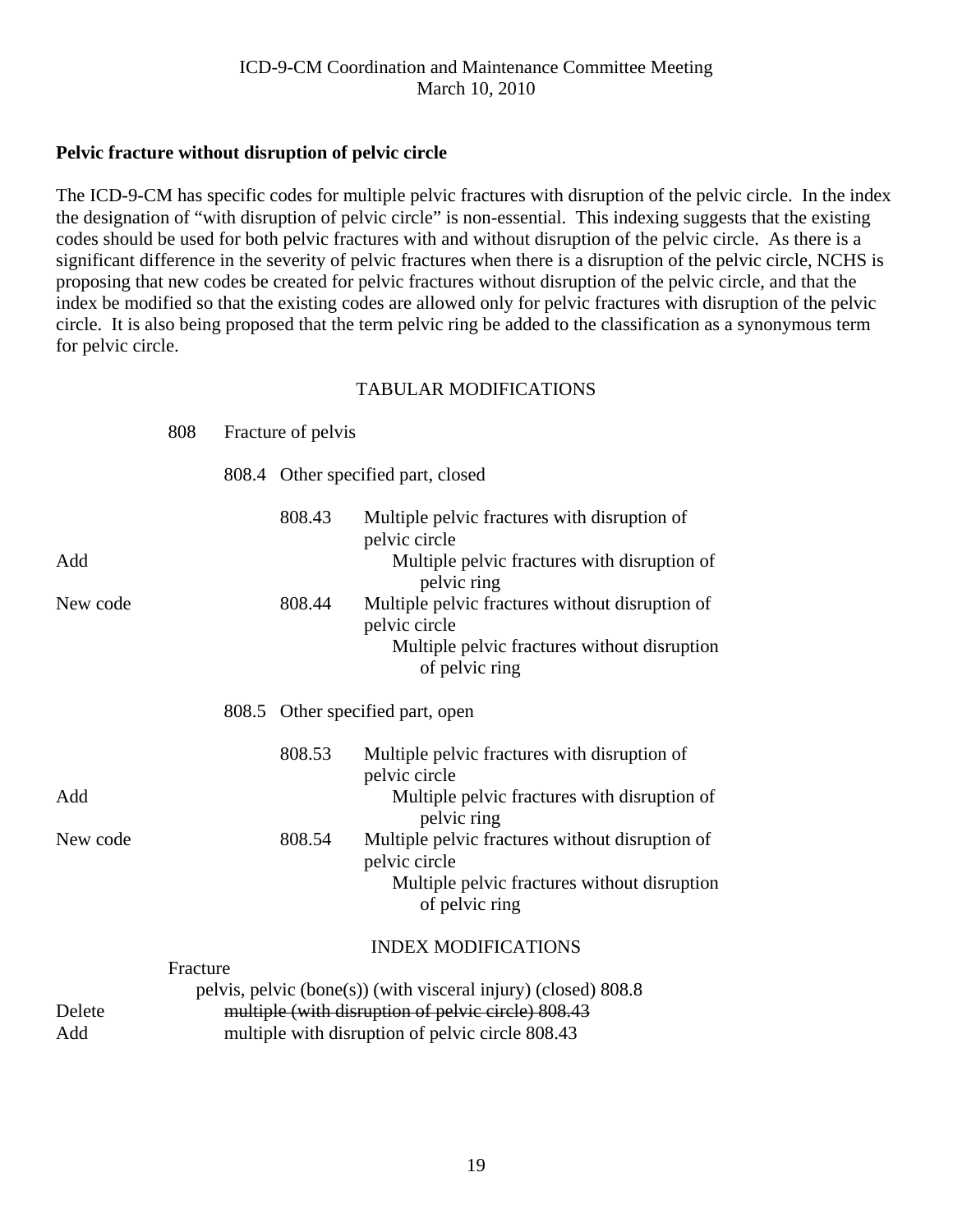#### <span id="page-19-0"></span>**Exposure to uranium**

The Environmental Protection Agency (EPA), in conjunction with the Agency for Toxic Substances and Disease Registry (ATSDR) and the New Mexico Department of Health (NMDH) is investigating uranium exposure, both occupational and non-occupational. The NMDH now lists uranium exposure as a reportable disease if found in the urine at certain levels. Natural uranium mineral deposits are concentrated in northeastern Santa Fe County, the Grants-Gallup area, and in other areas in the state of New Mexico. These mineral deposits can leach uranium into ground water. Other sources of exposure include contamination of sites from historical uranium mining and milling. The ATSDR Regional Office in Dallas, Texas and the NMDH have requested a new ICD-9-CM code for exposure to uranium to assist with tracking this exposure.

## TABULAR MODIFICATIONS

|          | V87 | to health | Other specified personal exposures and history presenting hazards |
|----------|-----|-----------|-------------------------------------------------------------------|
|          |     |           | V87.0 Contact with and (suspected) exposure to hazardous metals   |
| New code |     | V87.02    | Contact with and (suspected) exposure to<br>uranium               |

20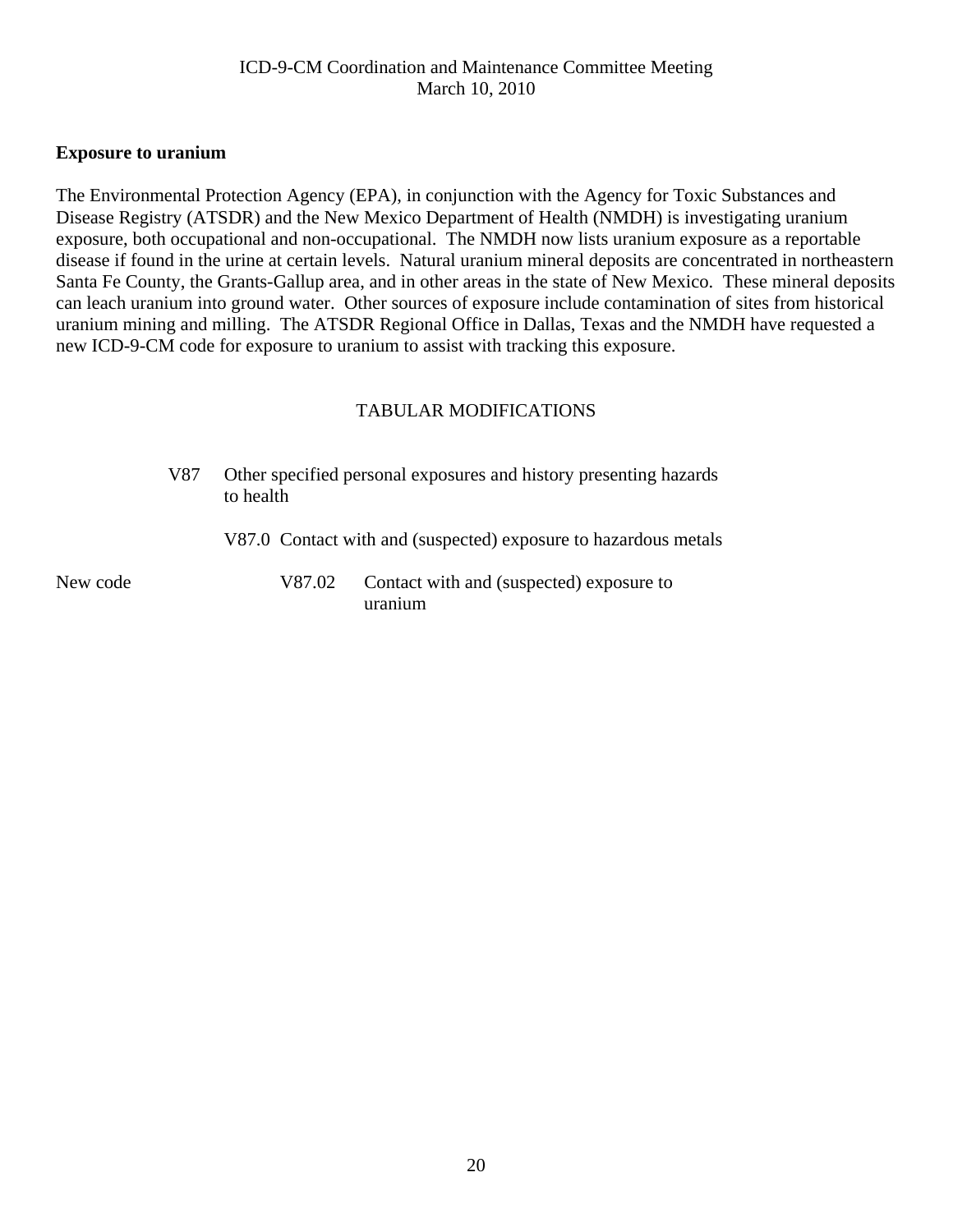## <span id="page-20-0"></span>**Saddle embolus of pulmonary artery**

Saddle emboli are one of the most severe forms of embolism and are associated with high mortality rates. The most common site for a saddle embolus is the aorta, but they can occur at other sites, such as the pulmonary artery. The ICD-9-CM currently only provides a code for a saddle embolus of the aorta. NCHS is proposing a new code for saddle embolus of the pulmonary artery. The aorta would remain the default site.

A unique code for saddle embolus of the aorta is also being proposed. It is currently just an inclusion term under code 444.0, Arterial embolism and thrombosis of abdominal aorta.

|                                      | 415 |                          | Acute pulmonary heart disease                                                                                                               |
|--------------------------------------|-----|--------------------------|---------------------------------------------------------------------------------------------------------------------------------------------|
|                                      |     |                          | 415.1 Pulmonary embolism and infarction                                                                                                     |
| New code                             |     | 415.13                   | Saddle embolus of pulmonary artery                                                                                                          |
|                                      | 444 |                          | Arterial embolism and thrombosis                                                                                                            |
| Delete<br>Delete<br>Delete<br>Delete |     | 444.0 Of abdominal aorta | Aortic bifurcation syndrome<br>Aortoiliae obstruction<br>Leriche's syndrome<br>Saddle embolus                                               |
| New code                             |     | 444.01                   | Saddle embolus of abdominal aorta                                                                                                           |
| New code                             |     | 444.09                   | Other arterial embolism and thrombosis of<br>abdominal aorta<br>Aortic bifurcation syndrome<br>Aortoiliac obstruction<br>Leriche's syndrome |
|                                      |     |                          | 444.8 Of other specified artery                                                                                                             |
|                                      |     | 444.89                   | Other                                                                                                                                       |
| Revise                               |     |                          | Excludes: pulmonary $(415.11 - 415.19)$                                                                                                     |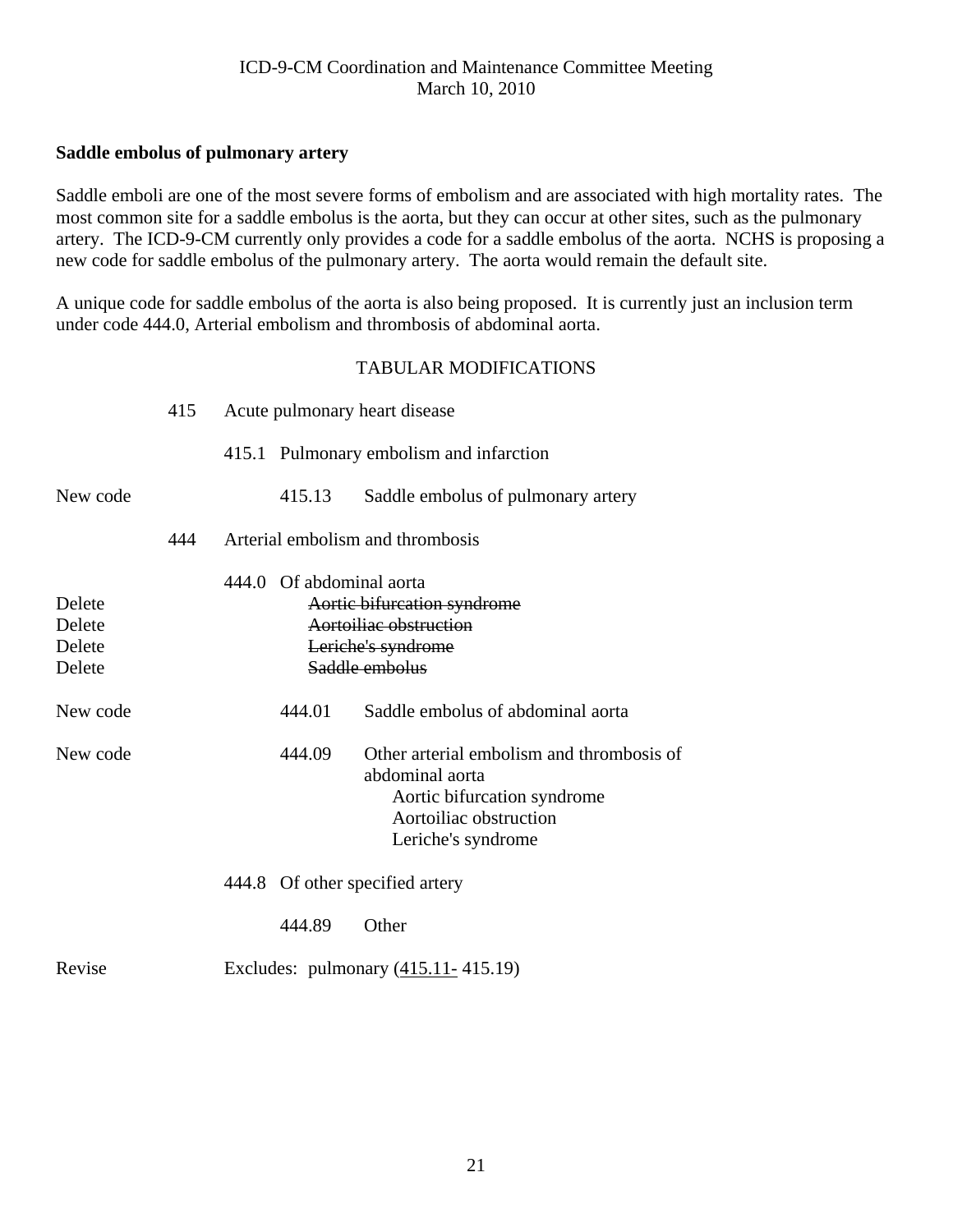## <span id="page-21-0"></span>**Cystostomy complications**

The classification has specific codes for complications of many artificial stomas, but not for a cystostomy. A question was submitted as to how to code an infection of a cystostomy. The current options, 997.5, Urinary complications, and 996.39, Mechanical complication of other genitourinary device, implant, and graft, do not specify that the complication is with the cystostomy or that there is an infection. NCHS is proposing that a new set of codes for complications of a cystostomy be created.

|                                      | 596 |       | Other disorders of bladder                           |                                                                                              |
|--------------------------------------|-----|-------|------------------------------------------------------|----------------------------------------------------------------------------------------------|
| Delete<br>Delete<br>Delete<br>Delete |     | 596.8 | ealcified<br>eontracted<br>hemorrhage<br>hypertrophy | Other specified disorders of bladder                                                         |
| New code                             |     |       | 596.81                                               | Infection of cystostomy                                                                      |
|                                      |     |       |                                                      | Use additional code to specify type of infection                                             |
| New code                             |     |       | 596.82                                               | Mechanical complication of cystostomy<br>Malfunction of cystostomy                           |
| New code                             |     |       | 596.83                                               | Other complication of cystostomy<br>Fistula<br>Hernia<br>Prolapse                            |
| New code                             |     |       | 596.89                                               | Other specified disorders of bladder<br>calcified<br>contracted<br>hemorrhage<br>hypertrophy |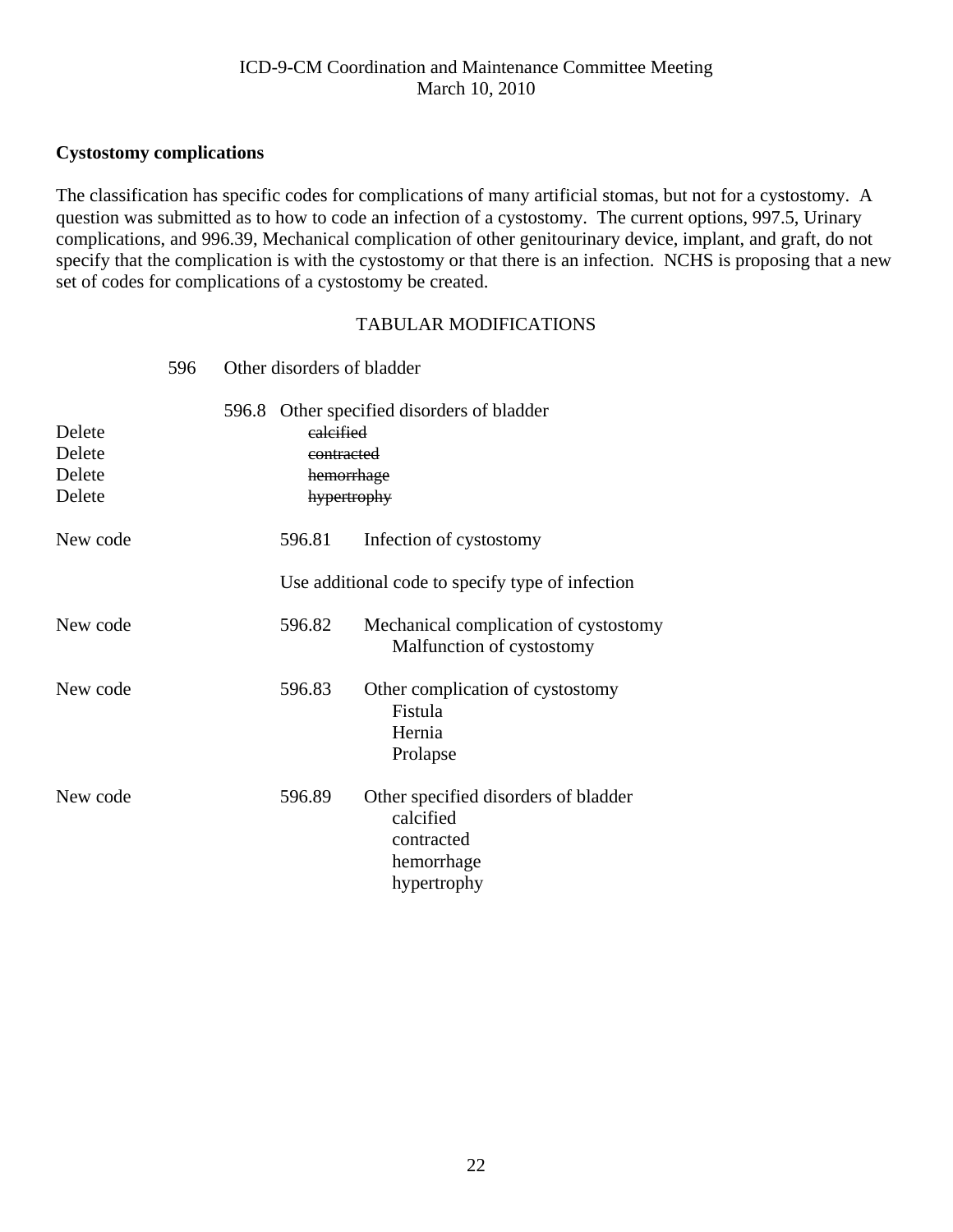|        | The following modifications to the tabular are needed in conjunction with the new code proposal: |                                                                                                                                  |  |  |  |  |  |
|--------|--------------------------------------------------------------------------------------------------|----------------------------------------------------------------------------------------------------------------------------------|--|--|--|--|--|
|        | 996                                                                                              | Complications peculiar to certain specified procedures                                                                           |  |  |  |  |  |
|        |                                                                                                  | Mechanical complication of genitourinary device, implant,<br>996.3<br>and graft                                                  |  |  |  |  |  |
| Delete |                                                                                                  | Other<br>996.39<br>Cystostomy catheter                                                                                           |  |  |  |  |  |
| Revise |                                                                                                  | Excludes: complications due to:<br>external stoma of urinary tract (596.81-<br>596.83)                                           |  |  |  |  |  |
|        | 997                                                                                              | Complications affecting specified body systems, not elsewhere<br>classified                                                      |  |  |  |  |  |
| Delete |                                                                                                  | 997.5 Urinary complications<br>Complications of:<br>external stoma of urinary tract                                              |  |  |  |  |  |
| Add    |                                                                                                  | Excludes: complications of cystostomy (596.81-596.83)<br>complications of external stoma of urinary tract<br>$(596.81 - 596.83)$ |  |  |  |  |  |
|        | V <sub>55</sub>                                                                                  | Attention to artificial openings                                                                                                 |  |  |  |  |  |
| Revise |                                                                                                  | Excludes: complications of external stoma (519.00-519.09, 569.60-<br>569.69, 596.81-596.83, 997.4, 997.5)                        |  |  |  |  |  |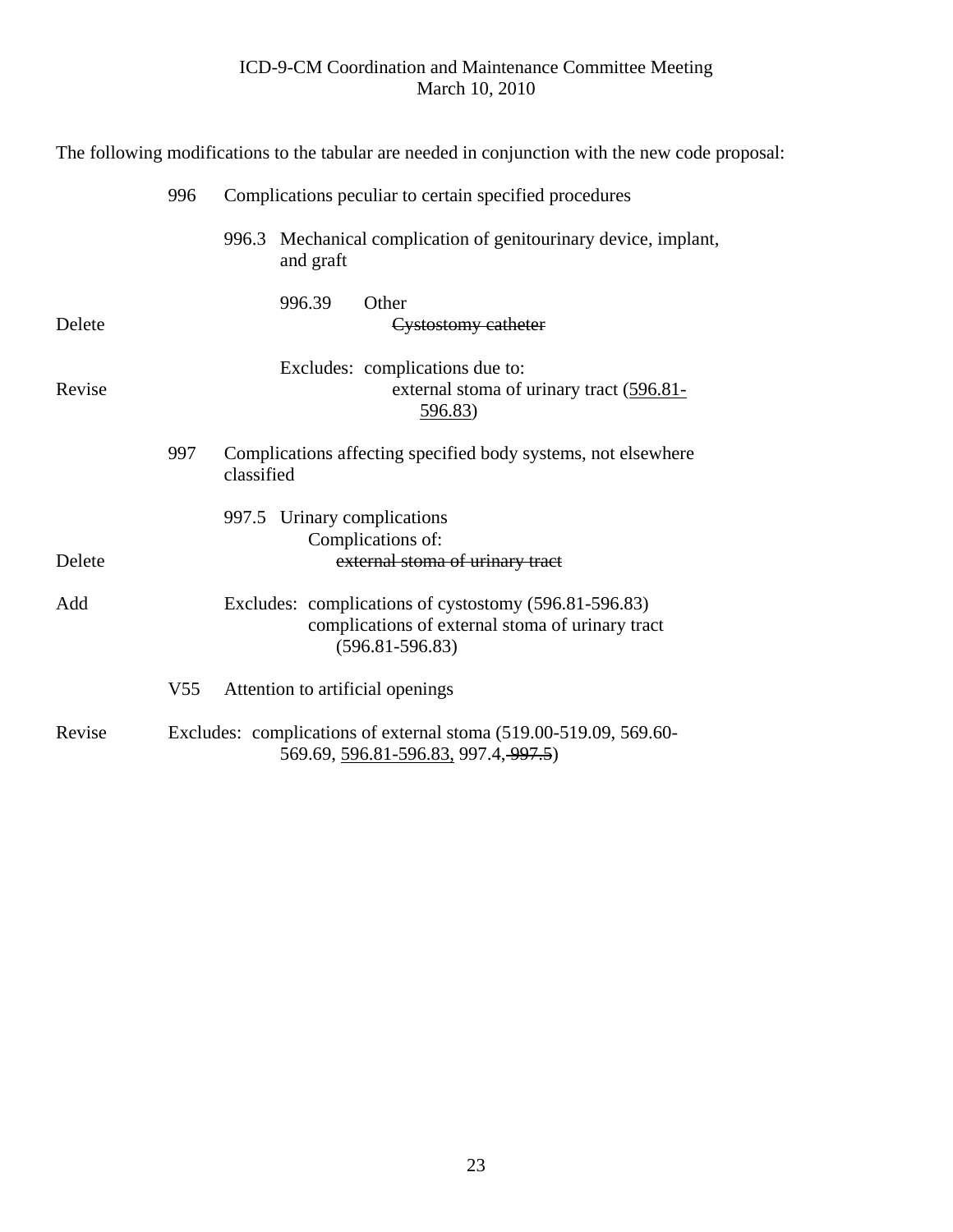## <span id="page-23-0"></span>**Smoke inhalation**

NCHS has received questions regarding the correct coding for smoke inhalation and how it relates to the coding of acute respiratory failure. The default code for the term smoke inhalation is 987.9, Toxic effect of unspecified gas, fume, or vapor. However, at the tabular section 980-989, Toxic effects of substances chiefly nonmedicinal as to source, there is an excludes note for respiratory conditions due to external agents (506.0-508.9).

Based on that excludes note the default for smoke inhalation NOS should be changed to a code within categories 506, Respiratory conditions due to chemical fumes and vapors, or 508, Respiratory conditions due to other and unspecified external agents. The axes of classification for these categories are not consistent. Category 506 includes codes for specific types of respiratory conditions, and category 508 is broken out based on the external agent. Both categories require an E code to identify the cause (the source of the fumes and vapors). Comments are requested on which category would be better to assign this default, and whether a new code within that category should be created?

There is also the question of the sequencing of these codes in conjunction with the associated specific respiratory conditions. To be consistent with the sequencing rules for other poisoning and toxic effect codes, a use additional code note should be added under categories 506 and 508. This note would apply to all secondary respiratory codes, including acute respiratory failure.

Finally, the term asphyxia is indexed to the same default as the term smoke inhalation. Comment is requested on whether the terms should be considered synonymous.

## TABULAR MODIFICATIONS

|     | Respiratory conditions due to chemical fumes and vapors<br>506                                                    |
|-----|-------------------------------------------------------------------------------------------------------------------|
| Add | Use additional code to identify associated respiratory conditions, such as:<br>acute respiratory failure (518.81) |
|     | Respiratory conditions due to other and unspecified external agents<br>508                                        |
| Add | Use additional code to identify associated respiratory conditions, such as:<br>acute respiratory failure (518.81) |

#### TOXIC EFFECTS OF SUBSTANCES CHIEFLY NONMEDICINAL AS TO SOURCE (980-989)

Add Excludes: respiratory conditions due to smoke inhalation NOS (506.xx or 508.xx)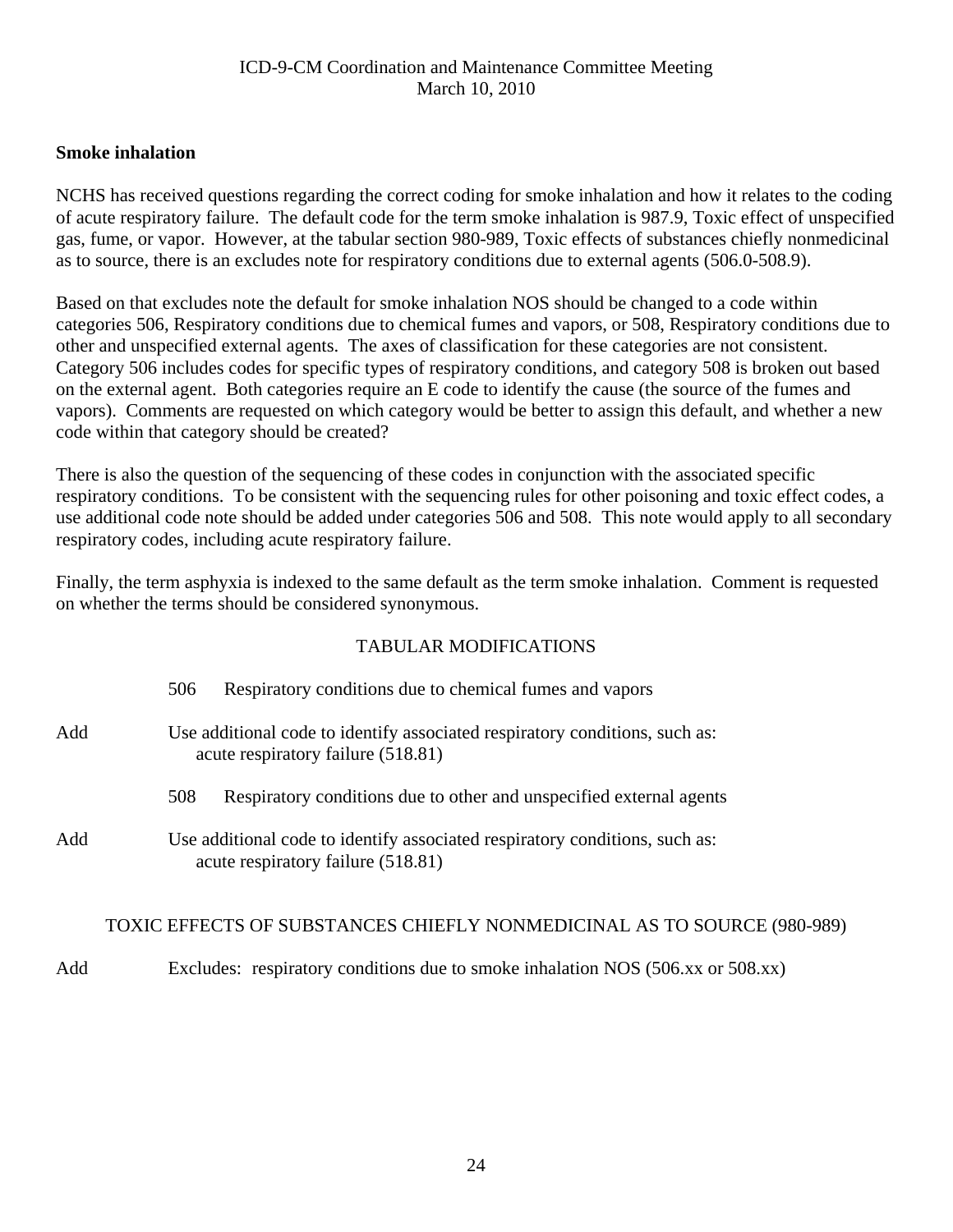The following index entries will be affected by this topic.

 Asphyxia, asphyxiation (by) 799.01 gas, fumes, or vapor NEC 987.9

 Conflagration - see also Burn, by site asphyxia (by inhalation of smoke, gases, fumes, or vapors) 987.9

Gas 787.3

asphyxia, asphyxiation, inhalation, poisoning, suffocation NEC 987.9

 Inhalation gas, fumes, or vapor (noxious) 987.9 smoke 987.9 steam 987.9

Vapor asphyxia or suffocation NEC 987.9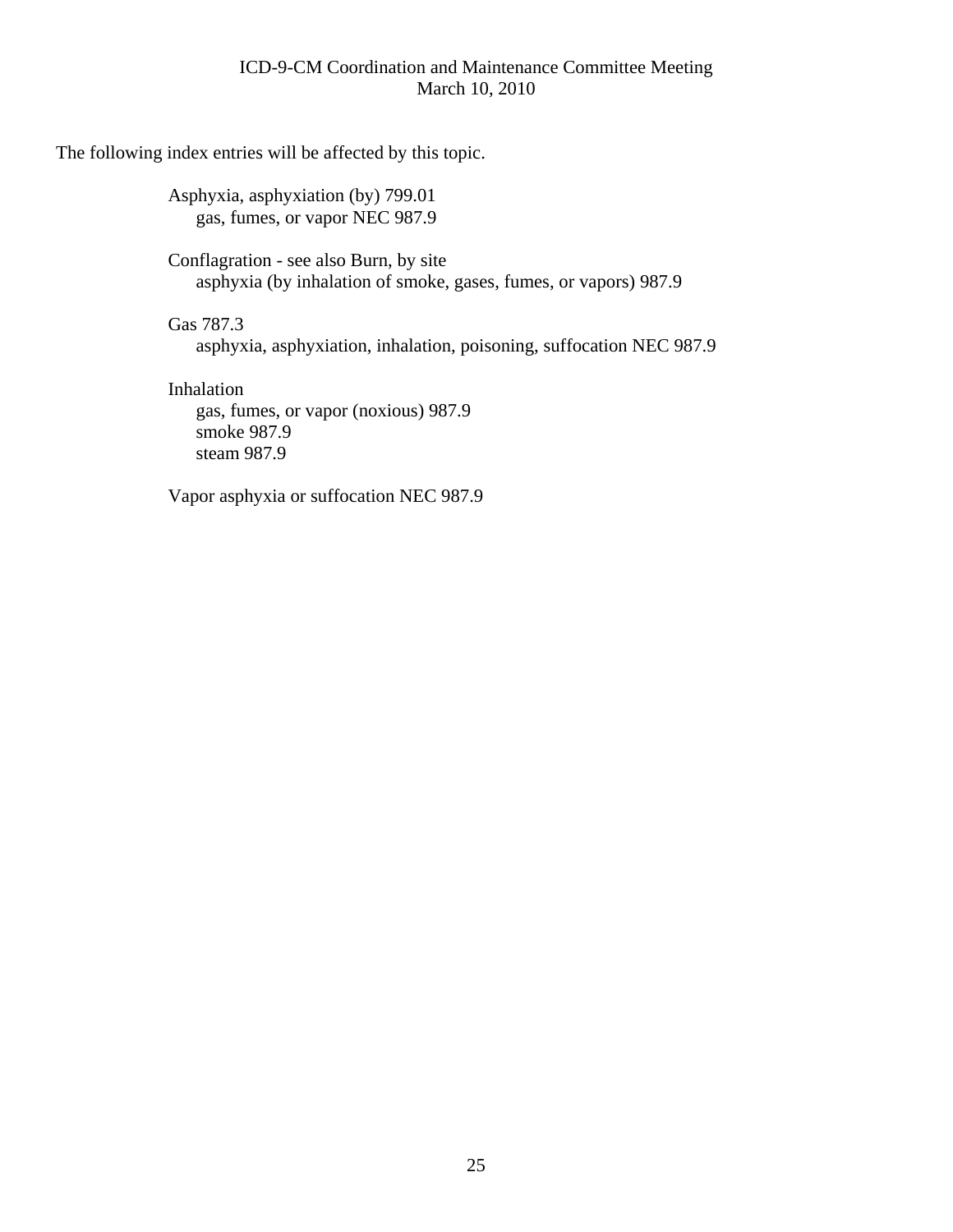## <span id="page-25-0"></span>**Personal history of pulmonary embolism and anaphylactic shock**

With the expansions of the codes for venous embolism and thrombosis it was noted that there is not an individual code for personal history of pulmonary embolism. It is currently included under code V12.51, Venous thrombosis and embolism. NCHS is recommending that a unique code for personal history of pulmonary embolism be created.

It was also noted that there is no unique code for personal history of anaphylactic shock. A new code for this condition is also being proposed under subcategory V12.5, Personal history of diseases of circulatory system.

|          | V12 | Personal history of certain other diseases                  |
|----------|-----|-------------------------------------------------------------|
|          |     | V12.5 Diseases of circulatory system                        |
| Delete   |     | V12.51 Venous thrombosis and embolism<br>Pulmonary embolism |
| Add      |     | Excludes: pulmonary embolism (V12.51)                       |
| New code |     | V12.55 Pulmonary embolism                                   |
| New code |     | V12.56Anaphylactic shock                                    |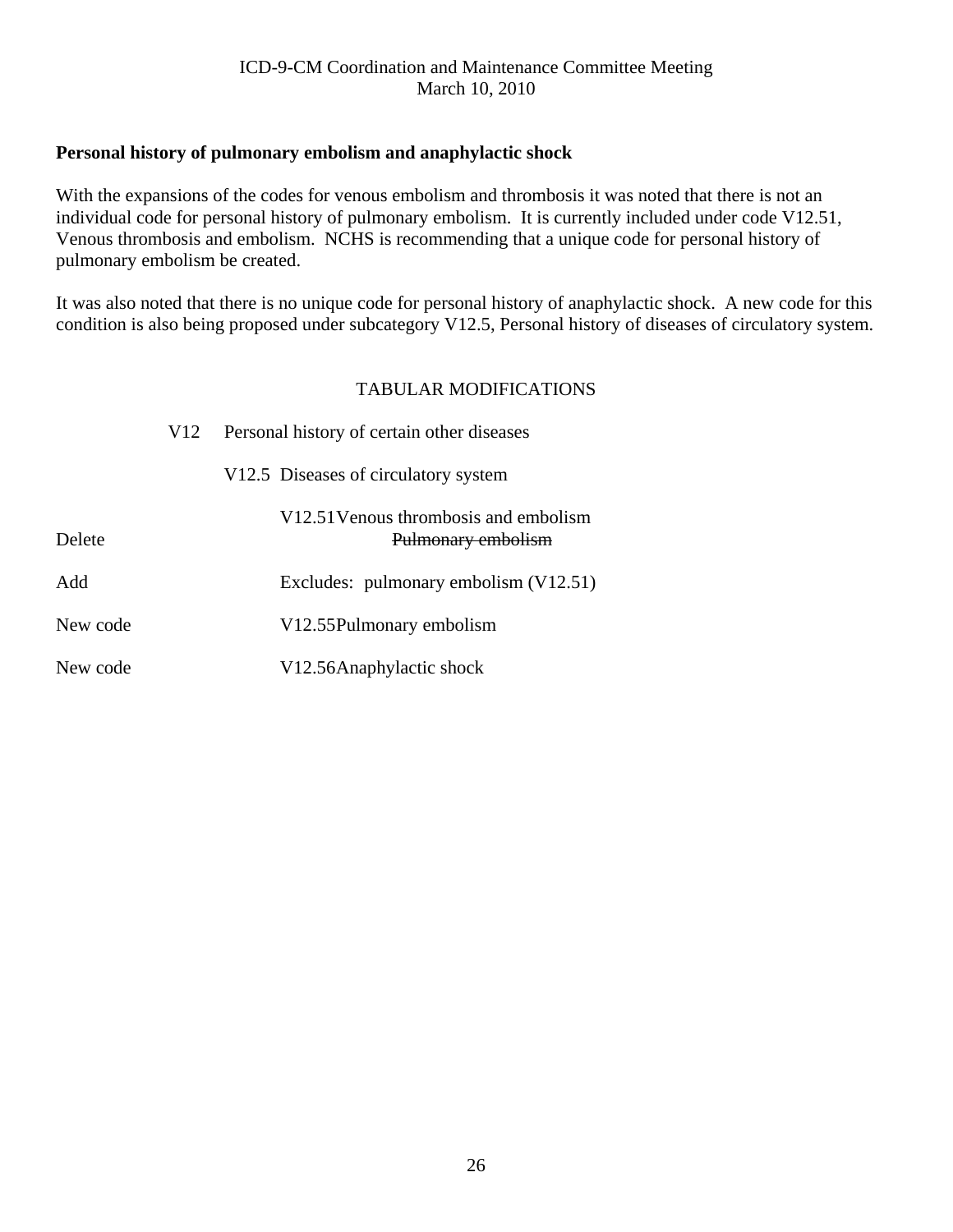## <span id="page-26-0"></span>**Complications of weight loss procedures**

Bariatric surgery and gastric band procedures, while very successful in most cases for weight reduction, do have associated complications, such as infections and device malfunctions. Complications of bariatric surgery are now indexed to code 997.4, Digestive system complications. NCHS is proposing that a new set of codes for the complications of these procedures be created.

## TABULAR MODIFICATIONS

| <b>New</b><br>Category | 539 |       | Complications of bariatric surgery and gastric band procedures                                                   |                                                                                                  |  |  |
|------------------------|-----|-------|------------------------------------------------------------------------------------------------------------------|--------------------------------------------------------------------------------------------------|--|--|
| New sub-category       |     |       | 539.0 Complications of bariatric surgery                                                                         |                                                                                                  |  |  |
| New code               |     |       | 539.01                                                                                                           | Infection due to bariatric surgery                                                               |  |  |
|                        |     |       |                                                                                                                  | Use additional code to specify the infection                                                     |  |  |
| New code               |     |       | 539.09                                                                                                           | Other complications of bariatric surgery                                                         |  |  |
|                        |     |       |                                                                                                                  | Use additional codes to specify the complication                                                 |  |  |
| New sub-category       |     | 539.1 | Complications of gastric band procedure                                                                          |                                                                                                  |  |  |
| New code               |     |       | 539.11                                                                                                           | Infection due to gastric band                                                                    |  |  |
|                        |     |       |                                                                                                                  | Use additional code to specify the infection                                                     |  |  |
| New code               |     |       | 539.19                                                                                                           | Other complications of gastric band procedure                                                    |  |  |
|                        |     |       |                                                                                                                  | Use additional codes to specify the complication                                                 |  |  |
|                        |     |       |                                                                                                                  | The following modifications to the tabular are needed in conjunction with the new code proposal: |  |  |
|                        | 997 |       | Complications affecting specified body systems, not elsewhere<br>classified                                      |                                                                                                  |  |  |
|                        |     |       |                                                                                                                  | 997.4 Digestive system complications                                                             |  |  |
| Add                    |     |       | Excludes: complications of bariatric surgery (539.01-539.19)<br>complications of gastric band procedure (539.11- |                                                                                                  |  |  |

539.19)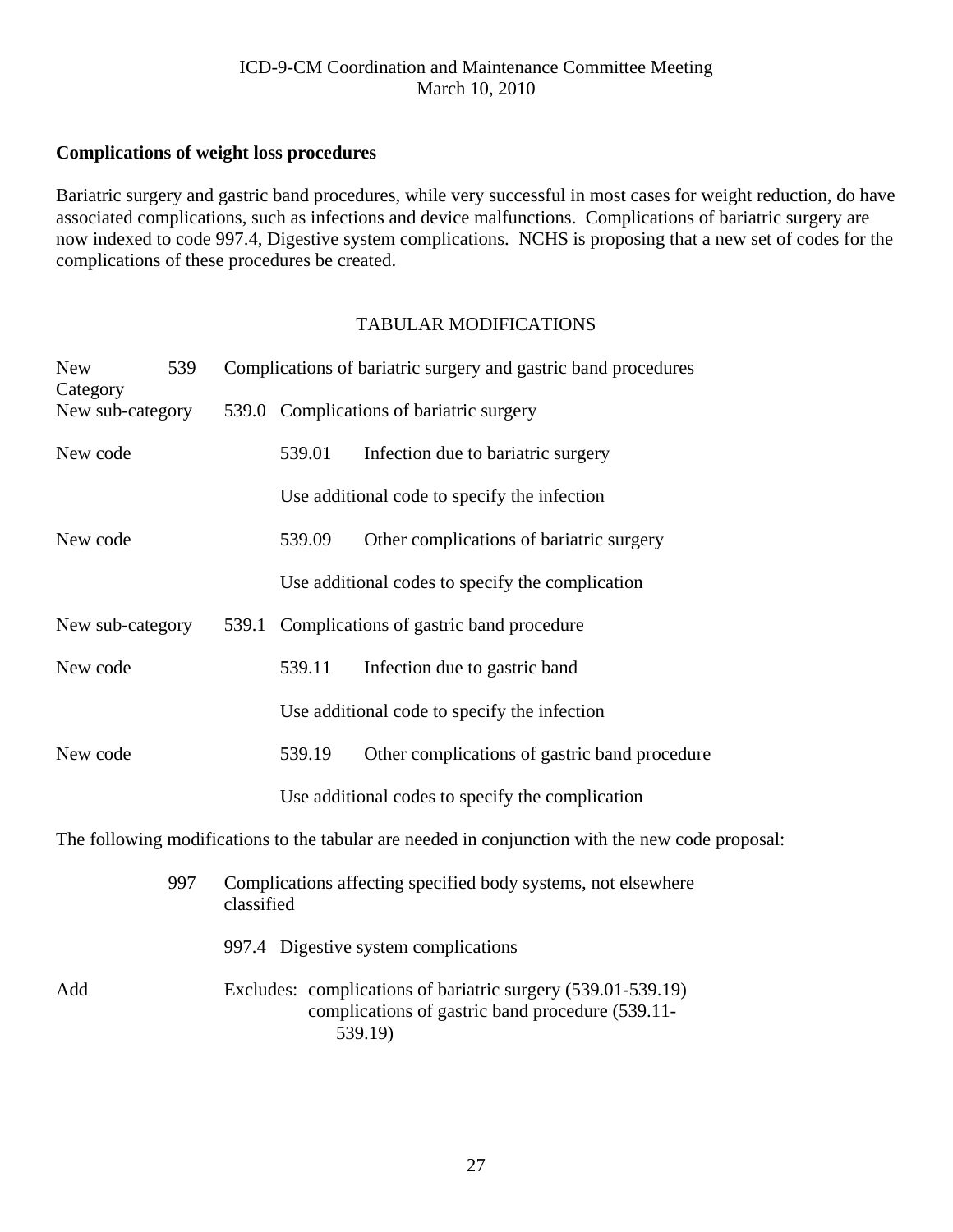#### <span id="page-27-0"></span>**Postoperative aspiration pneumonia**

There is confusion regarding the correct coding of aspiration pneumonia resulting from a procedure. Code 997.39, Other respiratory complications, includes aspiration pneumonia complicating a procedure, but there is a use additional code note at the beginning of the category to identify the complication. The question is whether code 507.0, Pneumonitis due to inhalation of food or vomitus, should be used with code 997.39, or whether, since aspiration pneumonia is an inclusion term, no additional code is needed. The instructional note at category 997 requires the use of a secondary code with a complication code. Because such a question was raised, a future further review of inclusion terms will be done to assess the best way to utilize them in the ICD-9-CM and ICD-10-CM.

For now, to improve the accuracy of the coding of postoperative pneumonitis (Mendelson's syndrome), NCHS is proposing a new code. The instructional notes at categories 507 and 997 would also be modified to assist coders in selecting the correct codes for this complication.

|          | 507 | Pneumonitis due to solids and liquids                                                           |        |                                                                                                                                                 |  |  |  |
|----------|-----|-------------------------------------------------------------------------------------------------|--------|-------------------------------------------------------------------------------------------------------------------------------------------------|--|--|--|
| Add      |     | Excludes: postprocedural pneumonitis (997.32)                                                   |        |                                                                                                                                                 |  |  |  |
|          | 997 | classified                                                                                      |        | Complications affecting specified body systems, not elsewhere                                                                                   |  |  |  |
| Delete   |     | 997.3 Respiratory complications<br>Excludes: Mendelson's syndrome in labor and delivery (668.0) |        |                                                                                                                                                 |  |  |  |
| New code |     |                                                                                                 | 997.32 | Postprocedural aspiration pneumonia<br>Chemical pneumonitis resulting from a<br>procedure<br>Mendelson's syndrome resulting from a<br>procedure |  |  |  |
|          |     |                                                                                                 |        | Excludes: aspiration pneumonia during labor and delivery<br>(668.0)                                                                             |  |  |  |
| Delete   |     |                                                                                                 | 997.39 | Other respiratory complications<br>Mendelson's syndrome resulting from a<br>procedure                                                           |  |  |  |
| Delete   |     |                                                                                                 |        | Pneumonia (aspiration) resulting from a<br>procedure                                                                                            |  |  |  |
| Add      |     | Use additional code to identify the complication                                                |        |                                                                                                                                                 |  |  |  |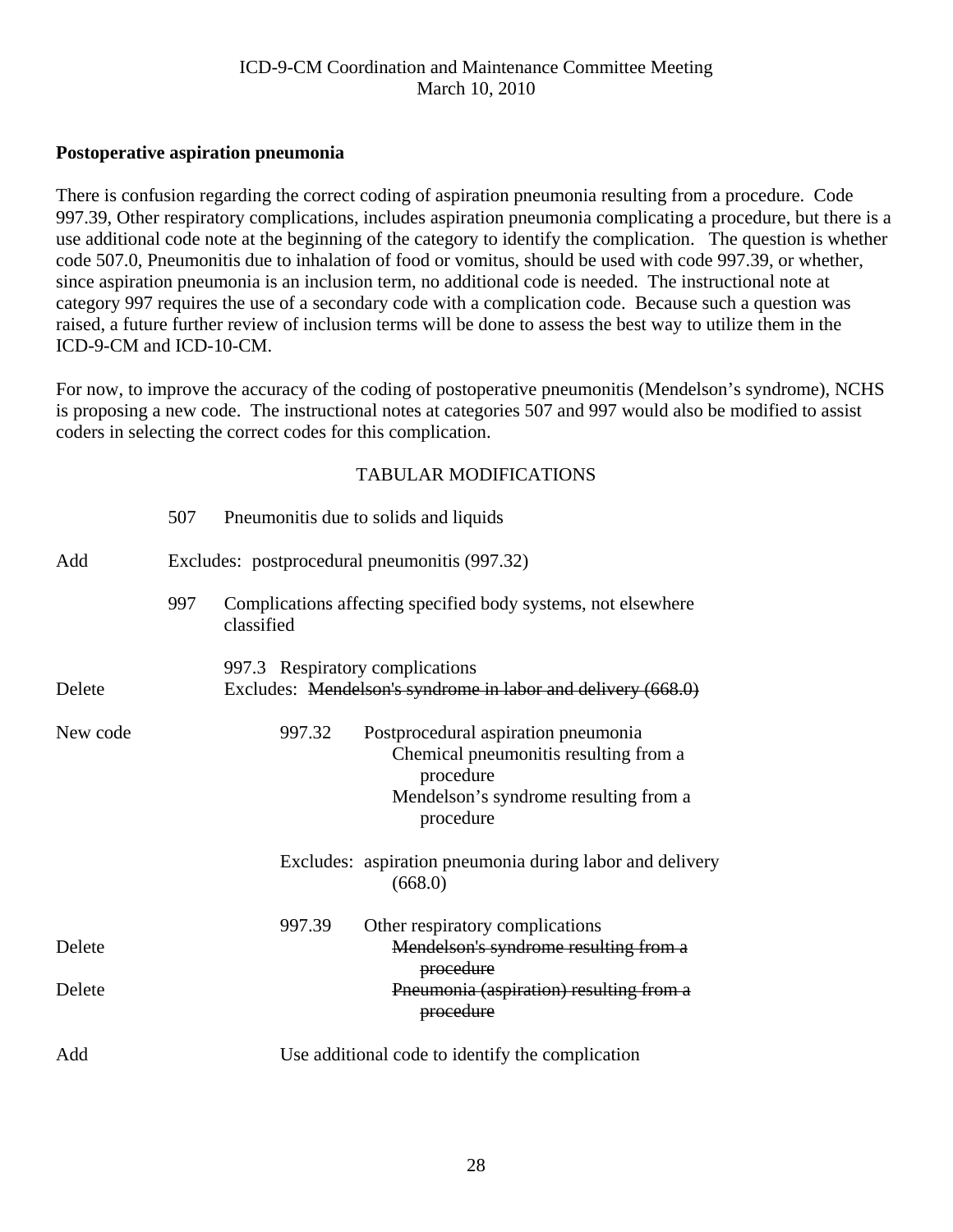## <span id="page-28-0"></span>**Pilar cyst/Trichilemmal cyst**

Pilar cysts are epidermal cysts formed by an outer wall of keratinizing epithelium without a granular layer, similar to the normal epithelium of the hair follicle at and distal to the sebaceous duct. Pilar cysts are common, occurring in 5-10% of the population. Pilar cysts occur preferentially in areas with dense hair follicle concentrations; therefore, 90% occur on the scalp. Pilar cysts are the second most frequent type of cyst on the head and neck. Pilar cysts are almost always benign, malignant transformation being extremely rare. In 2% of pilar cysts, single or multiple foci of proliferating cells lead to proliferating tumors, often called proliferating trichilemmal cysts. Proliferating trichilemmal cysts grow rapidly and may also arise de novo. Although biologically benign, they may be locally aggressive, becoming large and ulcerated. Pilar cysts are erroneously but frequently referred to as sebaceous cysts. These cysts are not indexed in the ICD-9-CM, so new codes are being proposed by NCHS.

| 704             |                                    | Diseases of hair and hair follicles                                         |  |  |
|-----------------|------------------------------------|-----------------------------------------------------------------------------|--|--|
| New subcategory | 704.4 Pilar and trichilemmal cysts |                                                                             |  |  |
| New code        | 704.41                             | Pilar cyst                                                                  |  |  |
| New code        | 704.42                             | Trichilemmal cyst<br>Trichilemmal proliferating cyst                        |  |  |
| 706             |                                    | Diseases of sebaceous glands                                                |  |  |
|                 | 706.2 Sebaceous cyst               |                                                                             |  |  |
| Add             |                                    | Excludes: pilar cyst (704.41)<br>trichilemmal (proliferating) cyst (704.42) |  |  |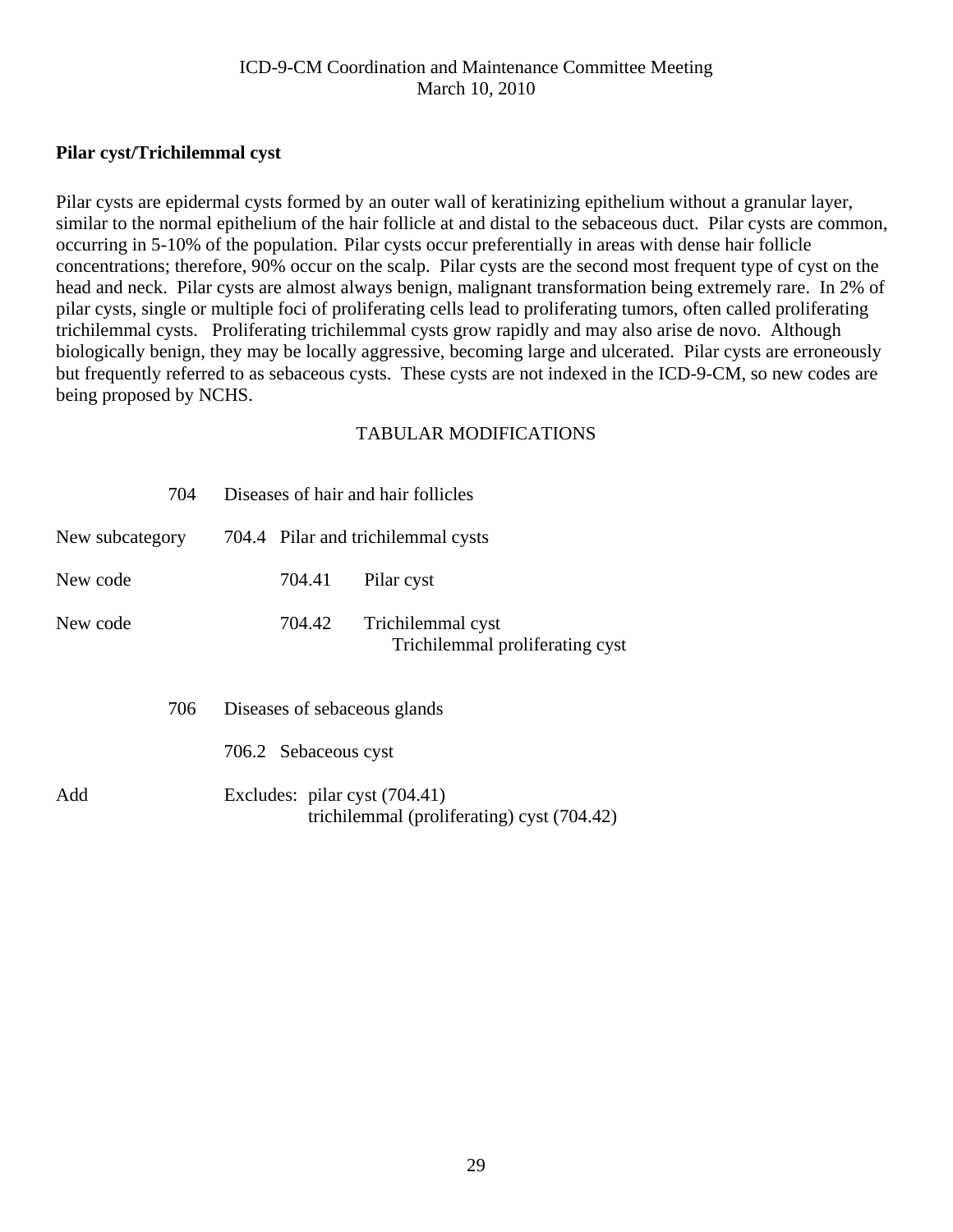## <span id="page-29-0"></span>**Retained gallstones following cholecystectomy**

It is not uncommon following cholecystectomy, especially following laparoscopic cholecystectomy, for gallstones to fall into the bile duct, the abdominal cavity or abdominal wall. These stones can later cause obstruction or infection. There is no accurate way to classify this complication. New codes with associated instructional notes are being proposed by NCHS.

|          | 997 | classified |                           | Complications affecting specified body systems, not elsewhere                                    |
|----------|-----|------------|---------------------------|--------------------------------------------------------------------------------------------------|
|          |     |            |                           | 997.4 Digestive system complications                                                             |
| New code |     |            | 997.41                    | Retained cholelithiasis following<br>cholecystectomy                                             |
| New code |     |            | 997.49                    | Other digestive system complication                                                              |
|          |     |            |                           | The following modifications to the tabular are needed in conjunction with the new code proposal: |
|          | 574 |            | Cholelithiasis            |                                                                                                  |
| Add      |     |            |                           | Excludes: retained cholelithiasis following cholecystectomy (997.41)                             |
|          | 996 |            |                           | Complications peculiar to certain specified procedures                                           |
| Revise   |     |            |                           | Excludes: complications of internal anastomosis of:<br>gastrointestinal tract (997.49)           |
|          | 998 |            |                           | Other complications of procedures, NEC                                                           |
|          |     |            | 998.3 Disruption of wound |                                                                                                  |
|          |     |            | 998.31                    | Disruption of internal operation (surgical)<br>wound                                             |
| Revise   |     |            |                           | Excludes: complications of internal anastomosis of:<br>gastrointestinal tract (997.49)           |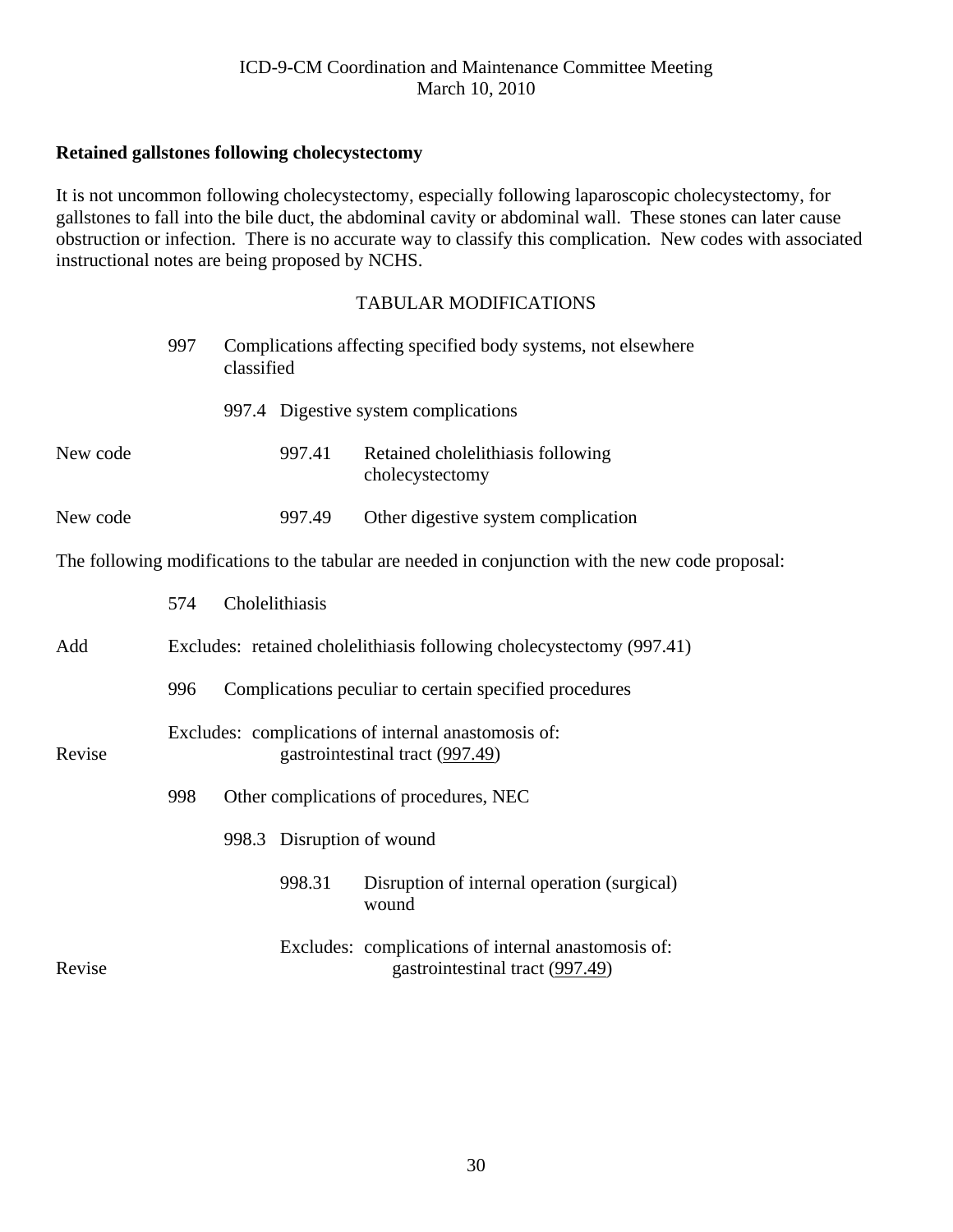#### <span id="page-30-0"></span>**Biochemical pregnancy**

Fertility clinics, and physicians who specialize in assisted reproductive technologies, have asked for a code to identify patients who have what are referred to imprecisely as a false positive pregnancy, a chemical pregnancy, or a biochemical pregnancy. These terms are not indicating that the pregnancy was conceived using hormone stimulation or other such chemical methods. This would be for cases where a woman's pregnancy test comes back as positive, indicating serum hCG levels, but when followed up with ultrasound no fetus is present. These are, in effect, very early miscarriages.

The positive test confirms that conception occurred, but when the ultrasound indicates no uterine pregnancy an ectopic pregnancy must be ruled out. When no ectopic pregnancy is noted, the miscarriage is confirmed.

At the request of the American College of Obstetricians and Gynecologists (ACOG), the following expansion of code 631 is being proposed to address this situation.

| Delete<br>Delete<br>Delete<br>Delete | 631 | Other abnormal product of conception<br><b>Blighted ovum</b><br>Mole:<br><b>NOS</b><br>carneous |                                                                                                                                                                                                                                                                                   |  |
|--------------------------------------|-----|-------------------------------------------------------------------------------------------------|-----------------------------------------------------------------------------------------------------------------------------------------------------------------------------------------------------------------------------------------------------------------------------------|--|
| Delete                               |     |                                                                                                 | fleshy                                                                                                                                                                                                                                                                            |  |
| Delete                               |     |                                                                                                 | stone                                                                                                                                                                                                                                                                             |  |
| New code                             |     |                                                                                                 | 631.0 Inappropriate rise (decline) of quantitative human chorionic<br>gonadotropin (hCG) in early pregnancy<br>Biochemical pregnancy<br>Chemical pregnancy<br>Inappropriate level of quantitative human chorionic<br>gonadotropin (hCG) for gestational age in early<br>pregnancy |  |
| New code                             |     |                                                                                                 | 631.8 Other abnormal products of conception<br>Blighted ovum<br>Mole:<br><b>NOS</b><br>carneous<br>fleshy<br>stone                                                                                                                                                                |  |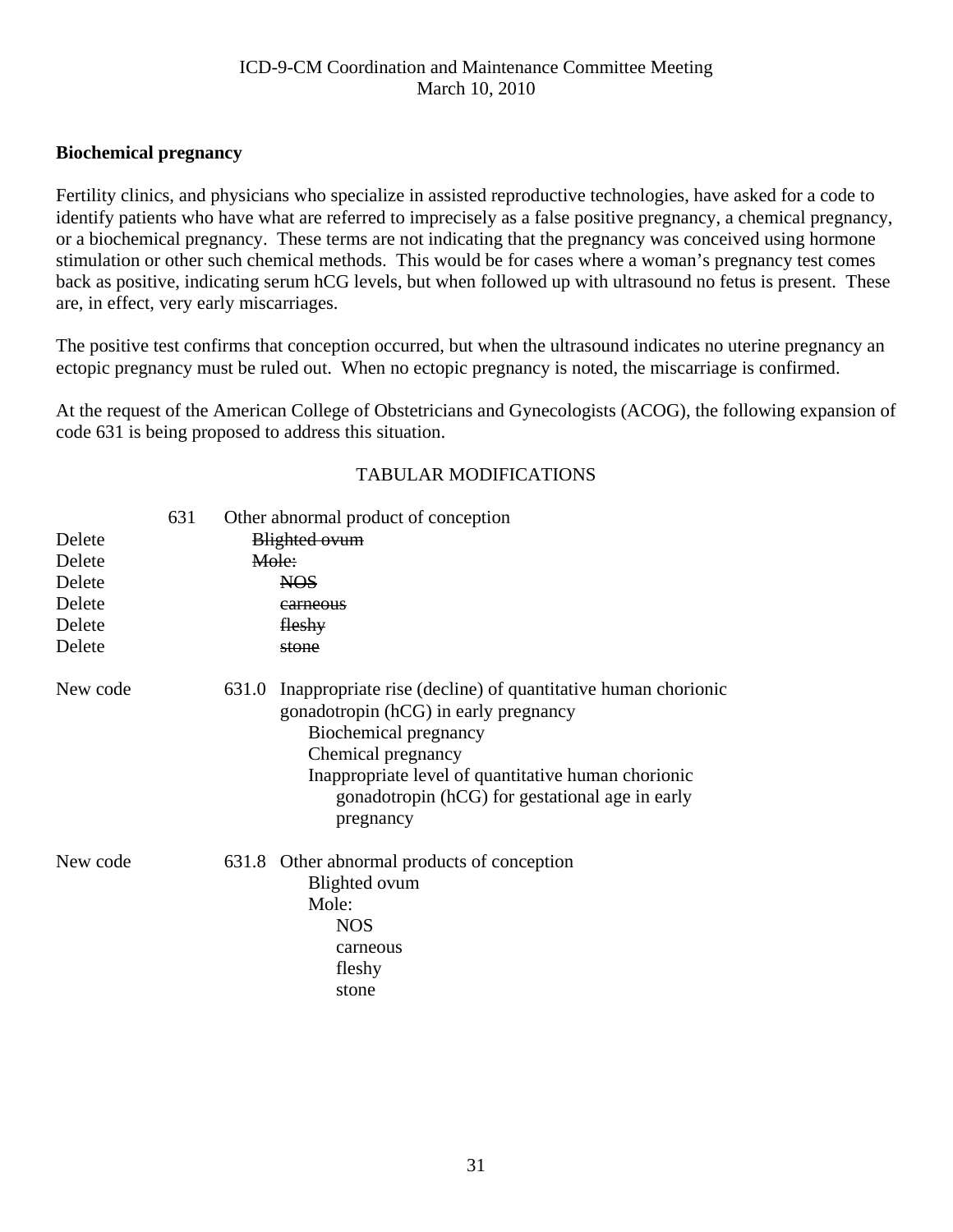The following modifications to the tabular are needed in conjunction with the new code proposal:

|        | 632                                                                   | Missed abortion                                                       |  |  |  |
|--------|-----------------------------------------------------------------------|-----------------------------------------------------------------------|--|--|--|
| Revise | Excludes: that with abnormal product of conception (630, 631.0-631.8) |                                                                       |  |  |  |
|        | V72                                                                   | Special investigations and examinations                               |  |  |  |
|        |                                                                       | V72.4 Pregnancy examination or test                                   |  |  |  |
| Add    |                                                                       | Excludes: biochemical pregnancy (631.0)<br>chemical pregnancy (631.0) |  |  |  |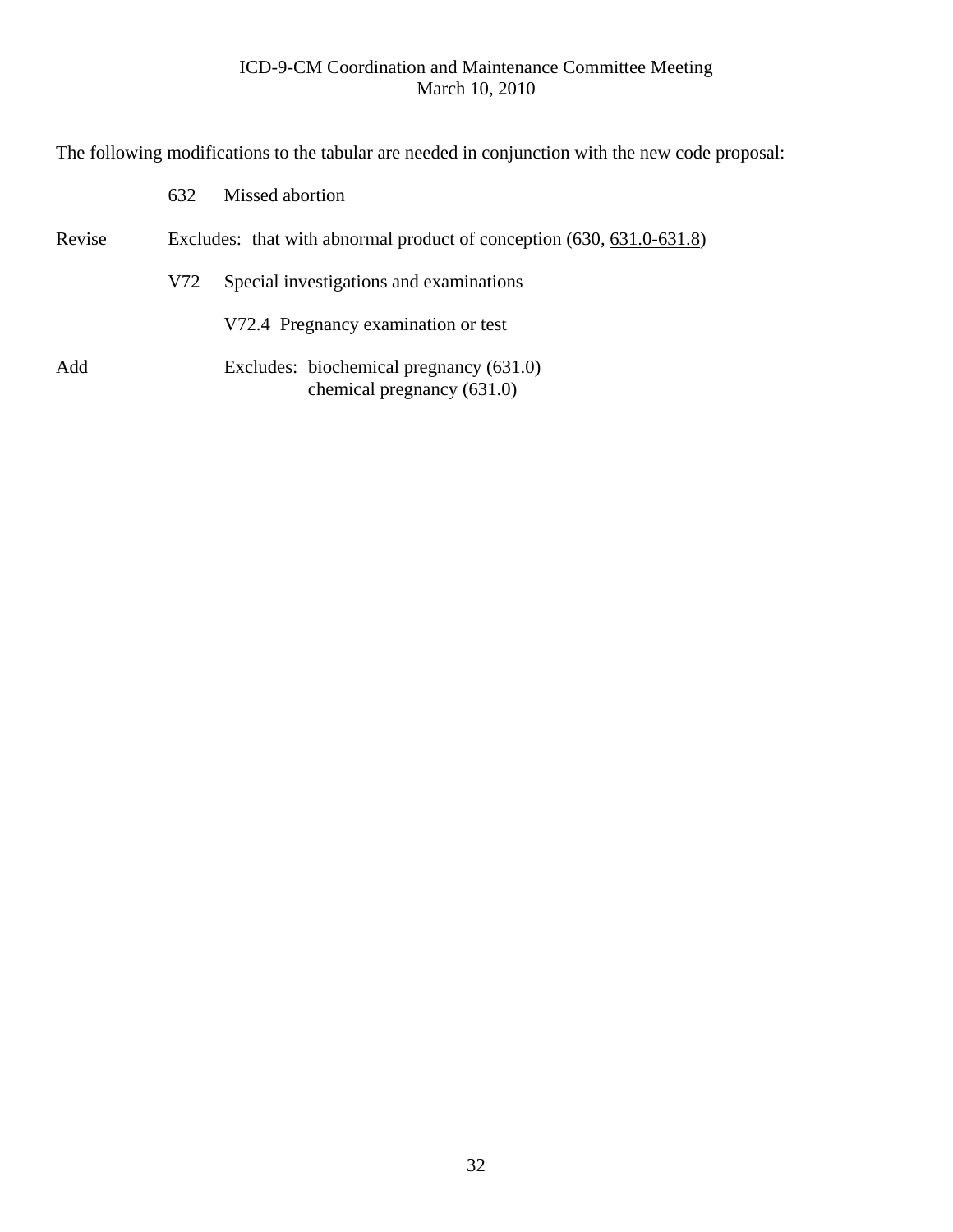# <span id="page-32-0"></span>**Addenda**

# **Tabular**

# **The following changes are being considered for October 1, 2010**

|        | 225 | Benign neoplasm of brain and other parts of nervous system                                     |  |  |  |  |
|--------|-----|------------------------------------------------------------------------------------------------|--|--|--|--|
| Revise |     | Excludes: neurofibromatosis (237.70-237.78)                                                    |  |  |  |  |
|        | 365 | Glaucoma                                                                                       |  |  |  |  |
|        |     | Glaucoma associated with congenital anomalies,<br>365.4<br>dystrophies, and systemic syndromes |  |  |  |  |
|        |     | 365.44<br>Glaucoma associated with systemic syndromes                                          |  |  |  |  |
| Revise |     | Code first associated disease, as:<br>neurofibromatosis (237.70-237.78)                        |  |  |  |  |
|        | 737 | Curvature of spine                                                                             |  |  |  |  |
|        |     | 737.4 Curvature of spine associated with other conditions                                      |  |  |  |  |
| Revise |     | Code first associated condition, as:<br>neurofibromatosis (237.70-237.78)                      |  |  |  |  |
|        | 742 | Other congenital anomalies of nervous system                                                   |  |  |  |  |
|        |     | 742.8 Other specified anomalies of nervous system                                              |  |  |  |  |
| Revise |     | Excludes: neurofibromatosis (237.70-237.78)                                                    |  |  |  |  |
|        | 759 | Other and unspecified congenital anomalies                                                     |  |  |  |  |
|        |     | 759.6 Other hamartoses, NEC                                                                    |  |  |  |  |
| Revise |     | Excludes: neurofibromatosis (237.70-237.78)                                                    |  |  |  |  |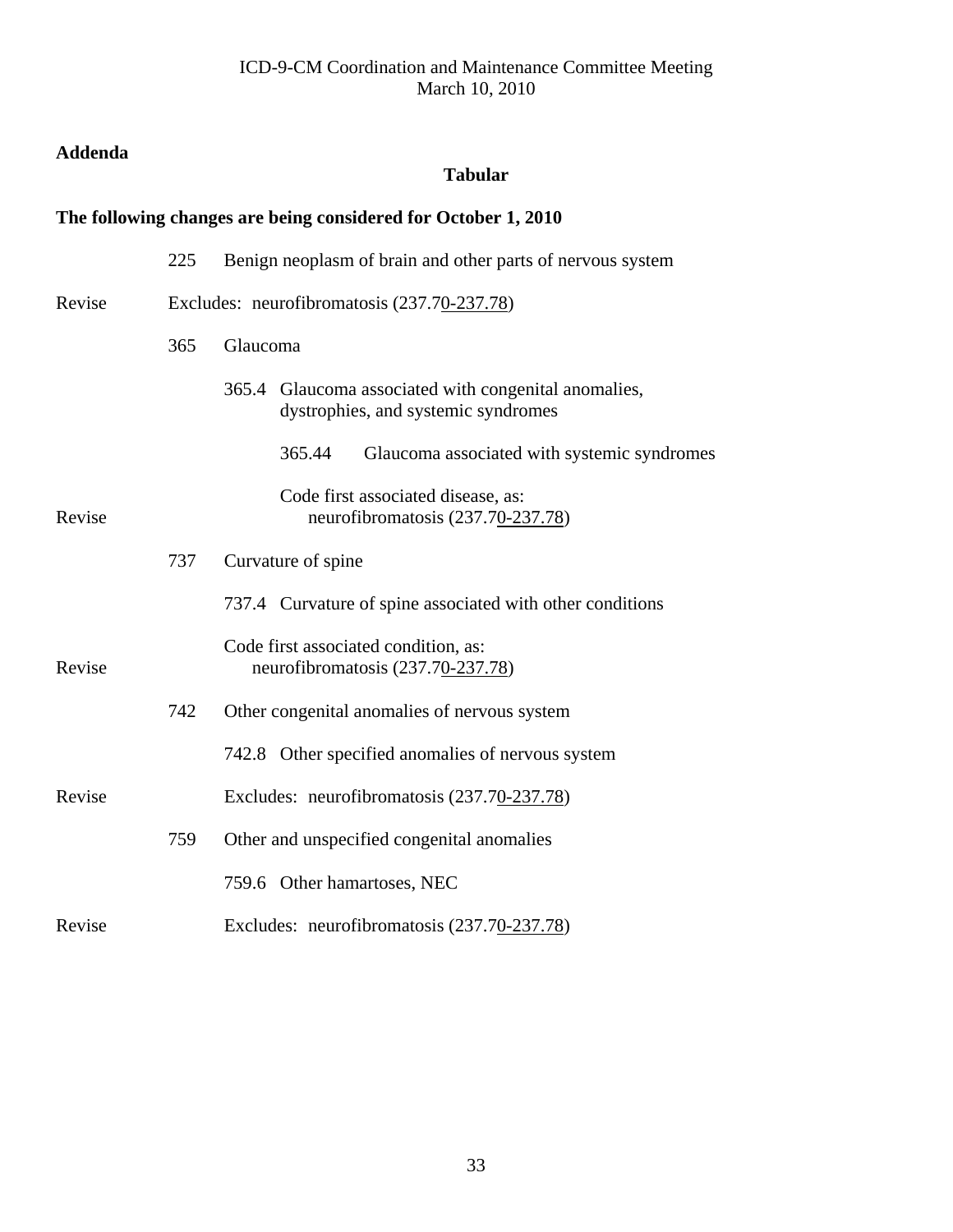|               | V15             | Other personal history presenting hazards to health                                                                                     |
|---------------|-----------------|-----------------------------------------------------------------------------------------------------------------------------------------|
|               |                 | V15.8 Other specified personal history presenting hazards to<br>health                                                                  |
|               |                 | Other<br>V <sub>15.89</sub>                                                                                                             |
| Revise        |                 | Excludes: contact with and (suspected) $\rightarrow$ exposure to<br>otherpotentially other potentially hazardous<br>substances (V87.39) |
|               | V <sub>55</sub> | Attention to artificial openings                                                                                                        |
| Revise        |                 | Excludes: complications of external stoma (519.00-519.09, 569.60-<br>569.69, 997.4, 997.5)                                              |
|               | V76             | Special screening for malignant neoplasms                                                                                               |
|               |                 | V76.5 Intestine                                                                                                                         |
| Add           |                 | V76.51<br>Colon<br>Screening colonoscopy NOS                                                                                            |
|               | V90             | Retained foreign body                                                                                                                   |
| Add           |                 | Excludes: foreign body accidentally left during a procedure (998.4)                                                                     |
|               |                 | The following changes are being considered for October 1, 2011                                                                          |
|               | 042             | Human immunodeficiency virus [HIV] disease                                                                                              |
| Add           |                 | Code first human immunodeficiency virus [HIV] disease due to blood<br>transfusion (999.39)                                              |
|               | 236             | Neoplasm of uncertain behavior of genitourinary organs                                                                                  |
| Add<br>Revise |                 | Placenta<br>236.1<br>Malignant hydatid mole<br>Malignant hydatid(iform) hydatidiform mole                                               |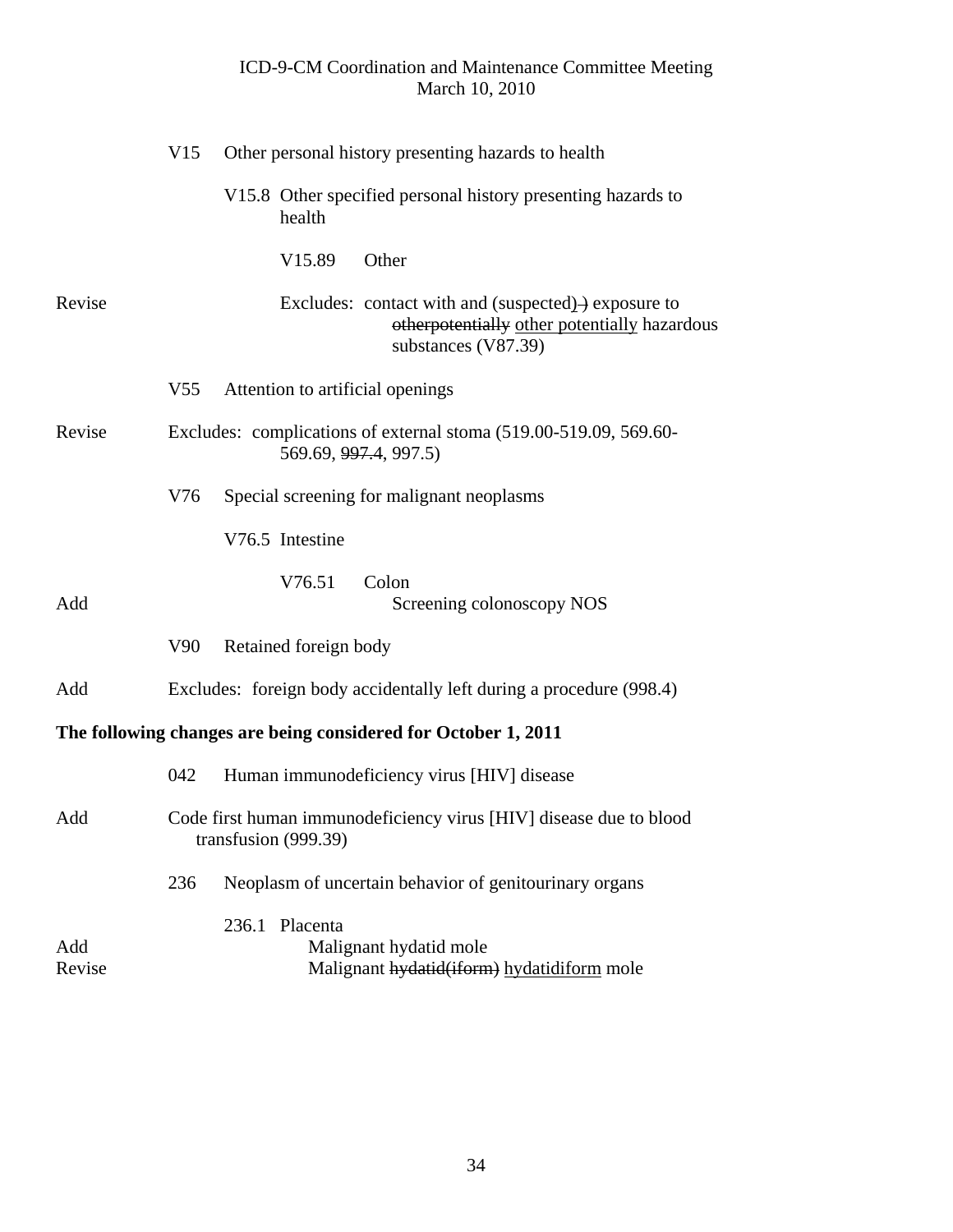|        | 323              |             |                    | Encephalitis, myelitis, and encephalomyelitis                                                                                                  |
|--------|------------------|-------------|--------------------|------------------------------------------------------------------------------------------------------------------------------------------------|
|        |                  | 323.0       |                    | Encephalitis, myelitis, and encephalomyelitis in viral<br>diseases classified elsewhere                                                        |
| Add    |                  |             |                    | Code first underlying disease, as:<br>human immunodeficiency virus [HIV] disease (042)                                                         |
| Revise |                  | 323.4       |                    | Other encephalitis, myelitis, and encephalomyelitis due to<br>other infections classified elsewhere                                            |
| Revise |                  |             | 323.41             | Other encephalitis and encephalomyelitis due to<br>other infections classified elsewhere                                                       |
| Revise |                  |             | 323.42             | Other myelitis due to other infections classified<br>elsewhere                                                                                 |
|        | 346              | Migraine    |                    |                                                                                                                                                |
|        | $\boldsymbol{0}$ |             |                    | The following fifth-digit subclassification is for use with category 346:<br>without mention of intractable migraine without mention of status |
| Add    |                  | migrainosus | status migrainosus | without mention of refractory migraine without mention of                                                                                      |
| Revise | $\mathbf{1}$     |             |                    | with intractable migraine, so stated, without mention of status                                                                                |
| Add    |                  | migrainosus | migrainosus        | with refractory migraine, so stated, without mention of status                                                                                 |
|        | $\overline{2}$   |             |                    | without mention of intractable migraine with status migrainosus                                                                                |
| Add    | 3                |             |                    | without mention of refractory migraine with status migrainosus<br>with intractable migraine, so stated, with status migrainosus                |
| Add    |                  |             |                    | with refractory migraine, so stated, with status migrainosus                                                                                   |
|        | 646              |             |                    | Other complications of pregnancy, not elsewhere classified                                                                                     |
| Revise |                  |             |                    | 646.7 Liver and biliary tract disorders in pregnancy                                                                                           |
|        | 968              | anesthetics |                    | Poisoning by other central nervous system depressants and                                                                                      |
| Revise |                  |             |                    | 968.5 Surface [topical] and infiltration anesthetics<br>Cocaine [topical]                                                                      |
| Add    |                  |             |                    | Excludes: poisoning by cocaine (crack) used as a central nervous<br>system stimulant (970.81)                                                  |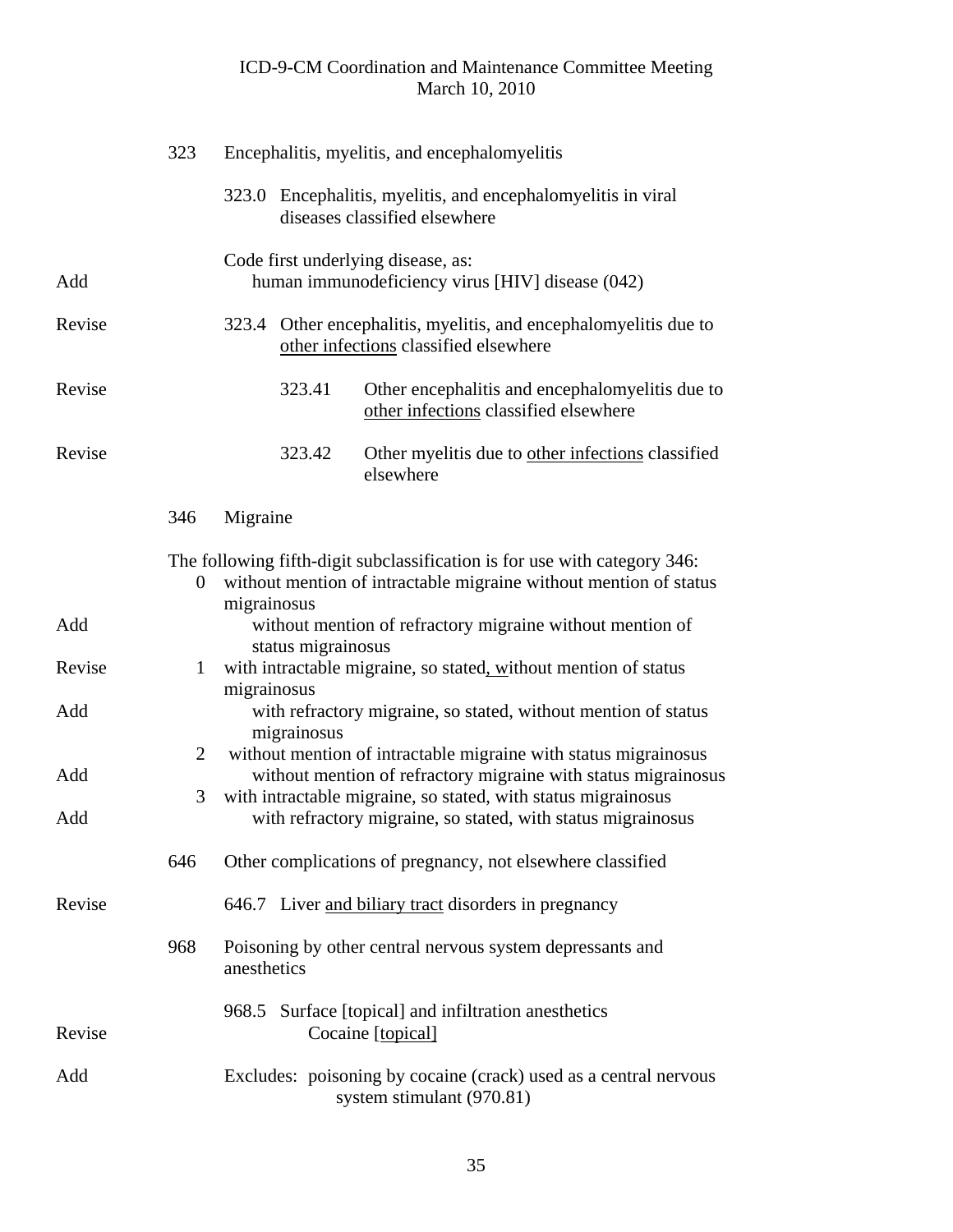|            | 999   | Complications of medical care, not elsewhere classified                                                                                                                                                                                           |  |
|------------|-------|---------------------------------------------------------------------------------------------------------------------------------------------------------------------------------------------------------------------------------------------------|--|
|            |       | 999.3 Other infection                                                                                                                                                                                                                             |  |
| Add        |       | Use additional code to identify the specified infection, such as:<br>human immunodeficiency virus [HIV] disease (042)                                                                                                                             |  |
|            | V58   | Encounter for other and unspecified procedures and aftercare                                                                                                                                                                                      |  |
|            |       | V58.6 Long-term (current) drug use                                                                                                                                                                                                                |  |
| Revise     |       | V58.69<br>Long-term (current) use of other medications<br>Long term current use of methadone for<br>pain control                                                                                                                                  |  |
| Add<br>Add |       | Excludes: methadone maintenance NOS (304.00)<br>methadone use NOS (304.00)                                                                                                                                                                        |  |
|            | V84   | Genetic susceptibility to disease                                                                                                                                                                                                                 |  |
| Add        |       | Excludes: chromosomal anomalies (758.0-758.9)                                                                                                                                                                                                     |  |
|            |       | V84.8 Genetic susceptibility to other disease                                                                                                                                                                                                     |  |
|            |       | V84.81<br>Genetic susceptibility to multiple endocrine<br>neoplasia [MEN]                                                                                                                                                                         |  |
| Add        |       | Excludes: multiple endocrine neoplasia [MEN] syndromes<br>$(258.01 - 258.03)$                                                                                                                                                                     |  |
|            | E917  | Striking against or struck accidentally by objects or persons                                                                                                                                                                                     |  |
| Revise     |       | Excludes: injury caused by:<br>assault (E960.0-E960.1, E967.0-E967.9)                                                                                                                                                                             |  |
|            | E967  | Perpetrator of child and adult abuse                                                                                                                                                                                                              |  |
| Add        | Note: | Codes from category E967 correspond only to codes under<br>subcategory 995, Child maltreatment syndrome, and codes 995.80<br>995.85, adult maltreatment and abuse. They are not for use to<br>identify the perpetrator of other types of assault. |  |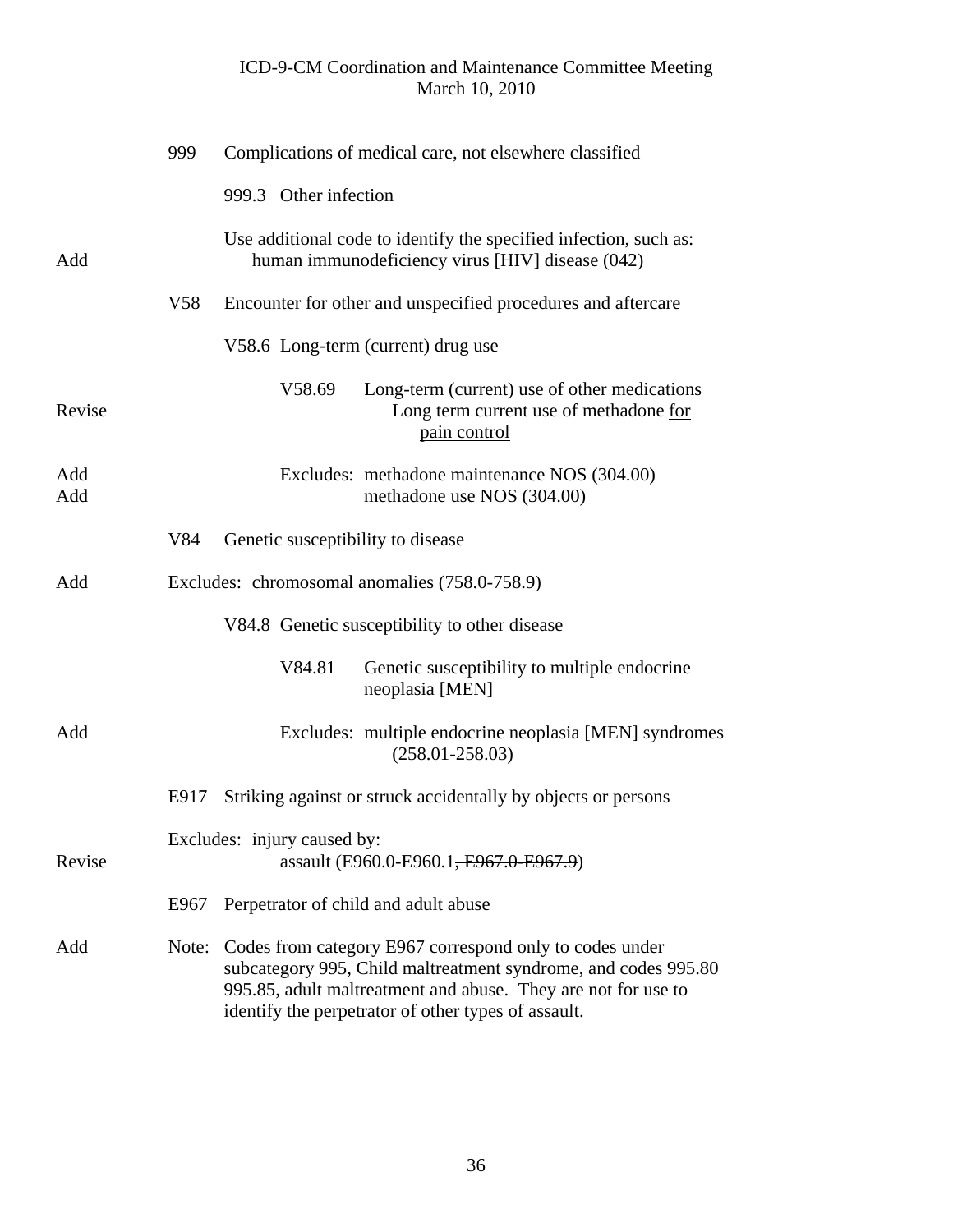## **Index**

## **The following changes are being considered for October 1, 2010**

|        | Neoplasm                                                                 |  |        |                                     |        |
|--------|--------------------------------------------------------------------------|--|--------|-------------------------------------|--------|
| Delete | eolon – see also Neoplasm, intestine, large and rectum 154.0 197.5 230.4 |  | -211.4 | <del>235.2-</del>                   | -239.0 |
| Add    | colon - see also Neoplasm, intestine, large                              |  |        | 153.9 197.5 230.3 211.3 235.2 239.0 |        |
| Add    | with rectum                                                              |  |        | 154.0 197.5 230.4 211.4 235.2 239.0 |        |
|        | Pain                                                                     |  |        |                                     |        |
| Revise | maxilla 524.62                                                           |  |        |                                     |        |
|        | Pneumonia  486                                                           |  |        |                                     |        |
| Revise | basal, basic, basilar - see Pneumonia, by type                           |  |        |                                     |        |
|        | Puerperal                                                                |  |        |                                     |        |
| Revise | fever $672$                                                              |  |        |                                     |        |
|        | Screening (for) V82.9                                                    |  |        |                                     |        |
| Add    | colonoscopy V76.51                                                       |  |        |                                     |        |
|        | Tumor                                                                    |  |        |                                     |        |
|        | stromal                                                                  |  |        |                                     |        |
| Add    | endometrium (endometrial) 236.0                                          |  |        |                                     |        |
|        | TABLE OF DRUGS AND CHEMICALS                                             |  |        |                                     |        |
| Revise | DeKalin Dekalin                                                          |  |        |                                     |        |
|        | Gas                                                                      |  |        |                                     |        |
|        | utility (for cooking, heating, or lighting)                              |  |        |                                     |        |
| Revise | incomplete combustion of - see Carbon, monoxide,<br>fuel, utility        |  |        |                                     |        |
|        | The following changes are being considered for October 1, 2011           |  |        |                                     |        |
| Add    | Acroangiodermatitis 448.9                                                |  |        |                                     |        |
|        | Anemia 285.9                                                             |  |        |                                     |        |
| Add    | chronic 285.9                                                            |  |        |                                     |        |
|        | <b>Blood</b>                                                             |  |        |                                     |        |
|        | pressure                                                                 |  |        |                                     |        |
|        | high                                                                     |  |        |                                     |        |
| Add    | borderline 796.2                                                         |  |        |                                     |        |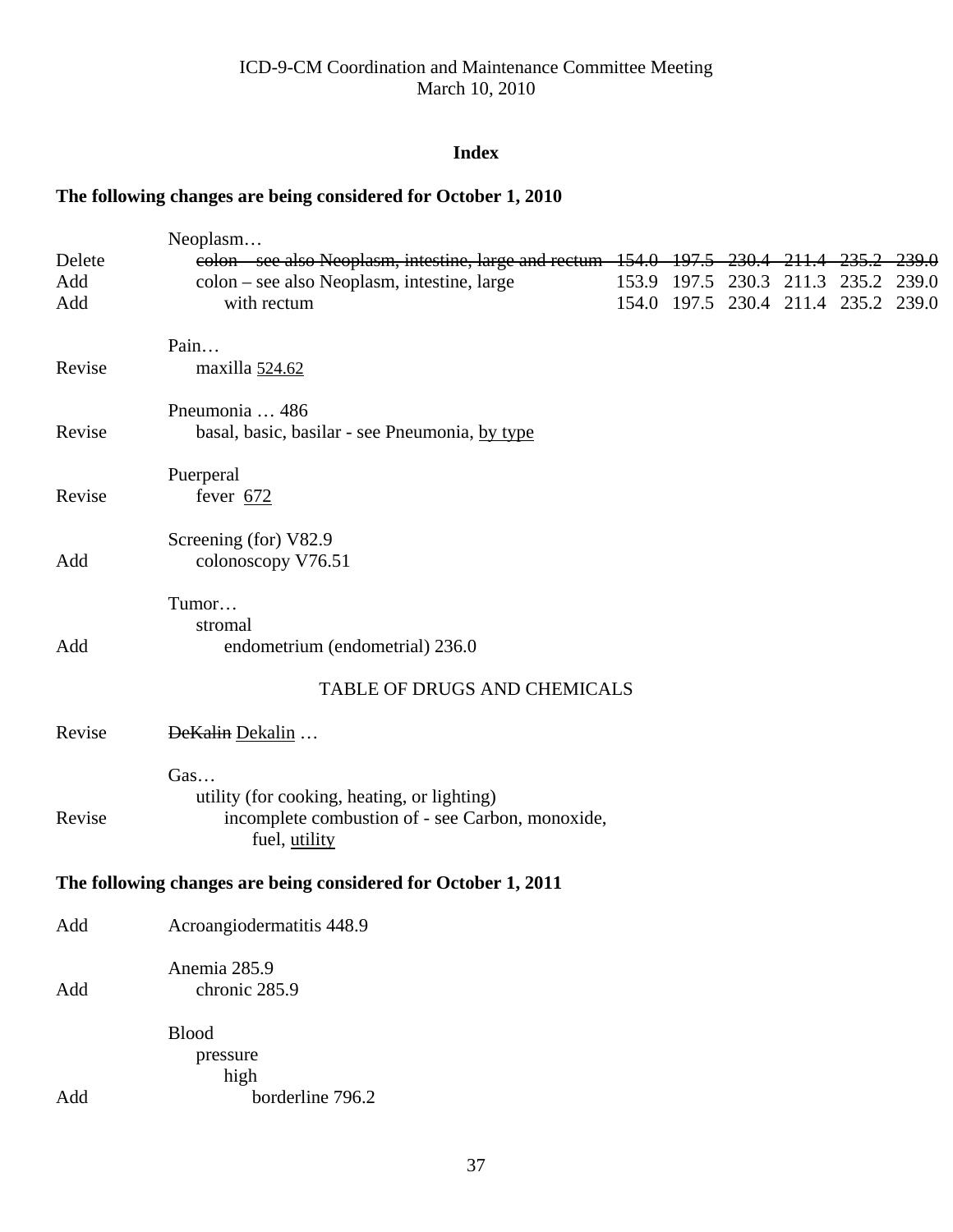| Add<br>Add | Borderline<br>diabetes mellitus 790.29<br>hypertension 796.2                 |
|------------|------------------------------------------------------------------------------|
| Add        | Diabetes<br>borderline 790.29                                                |
| Add        | Disease<br>lymphoproliferative (chronic) (M9970/1) 238.79<br>X linked 759.89 |
| Add        | Drug<br>therapy (maintenance) status NEC<br>methadone 304.00                 |
|            | Encephalitis<br>due to                                                       |
| Add        | human immunodeficiency virus [HIV] disease 042 [323.01]                      |
| Add        | Encephaloduroarteriomyosynangiosis (EDAMS) 437.5                             |
|            | Eosinophilia 288.3                                                           |
| Add<br>Add | with<br>angiolymphoid hyperplasia (ALHE) 228.01                              |
|            |                                                                              |
| Add        | Hematoma<br>aortic intramural – see Dissection, aorta                        |
|            | High                                                                         |
| Add        | blood pressure<br>borderline 796.2                                           |
| Add        | Hyperplasia, hyperplastic<br>angiolymphoid, with eosinophilia (ALHE) 228.01  |
| Add        | Hypertension (table)<br>borderline 796.2                                     |
| Add        | Interrogation                                                                |
| Add        | cardiac pacemaker V53.31                                                     |
| Add        | IRIS (Immune Reconstitution Inflammatory Syndrome) 995.90                    |
| Add        | Maintenance<br>methadone 304.00                                              |